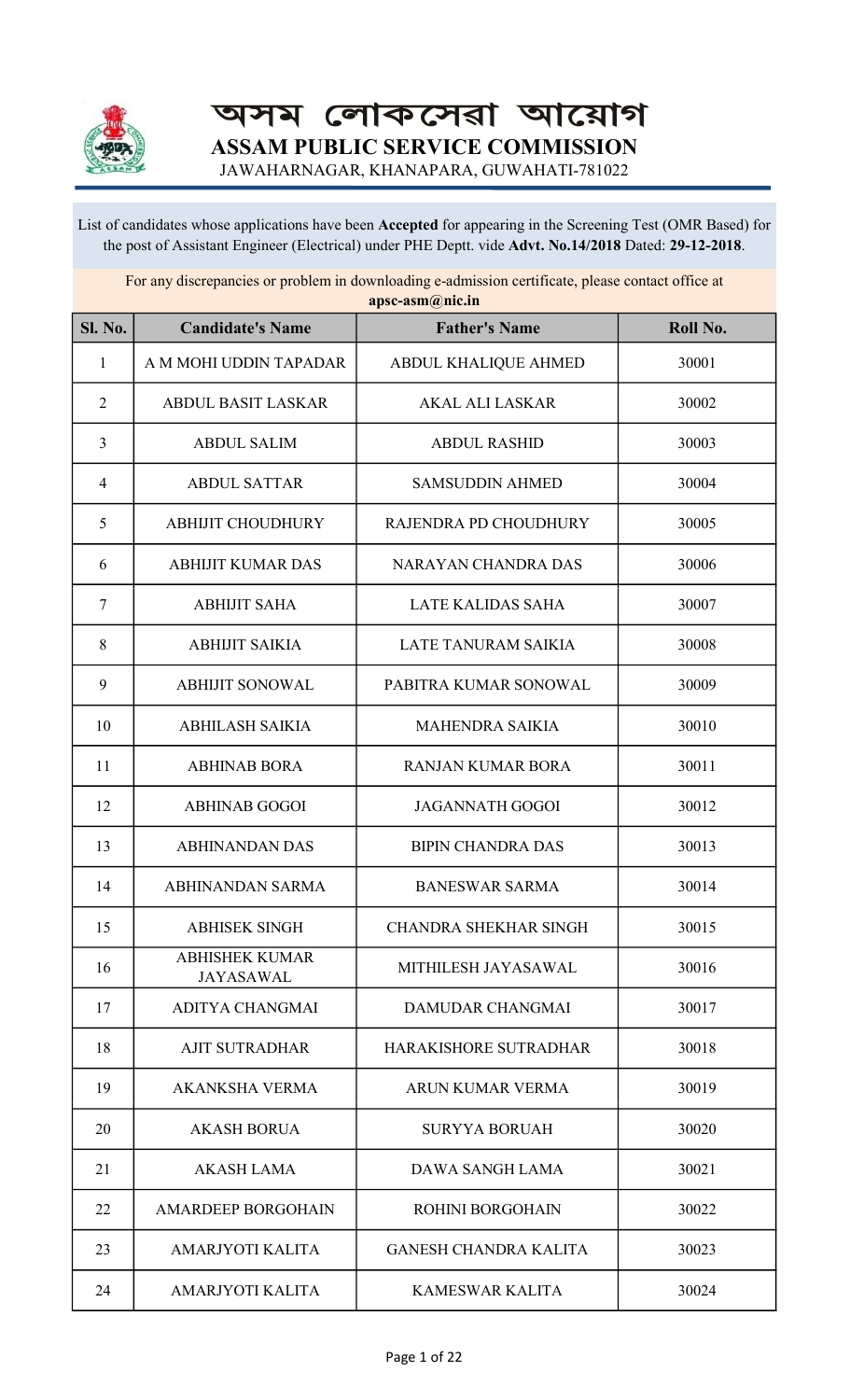| <b>Sl. No.</b> | <b>Candidate's Name</b>                   | <b>Father's Name</b>       | Roll No. |
|----------------|-------------------------------------------|----------------------------|----------|
| 25             | AMARJYOTI SARMAH                          | <b>BENU SARMAH</b>         | 30025    |
| 26             | <b>AMIN AHMED</b>                         | <b>FAZAL ALI</b>           | 30026    |
| 27             | <b>AMIT KUMAR</b>                         | UDDHAB CHANDRA KHATANIAR   | 30027    |
| 28             | <b>AMIYA BAISHYA</b>                      | ARUN KUMAR BAISHYA         | 30028    |
| 29             | AMLAN JYOTI KASHYAP                       | <b>JAYANTA SEAL</b>        | 30029    |
| 30             | <b>AMORJIT BORAH</b>                      | <b>BIPIN CHANDRA BORAH</b> | 30030    |
| 31             | <b>ANAMIKA DUTTA</b>                      | <b>ALOKE DUTTA</b>         | 30031    |
| 32             | <b>ANANYA DUTTA</b>                       | <b>JAYANTA DUTTA</b>       | 30032    |
| 33             | <b>ANGIRA HANDIQUE</b>                    | <b>AJIT HANDIQUE</b>       | 30033    |
| 34             | ANGSHU PRATIM BHUYAN                      | PRANAY PRAKASH BHUYAN      | 30034    |
| 35             | ANGSHUMAN BORUAH                          | <b>SUSHIL KUMAR BORUAH</b> | 30035    |
| 36             | <b>ANGSHUMAN KUMAR</b><br><b>BORDOLOI</b> | LATE BIJOY KUMAR BORDOLOI  | 30036    |
| 37             | ANGSHUMAN SAHA                            | <b>GOPAL CHANDRA SAHA</b>  | 30037    |
| 38             | ANGSHUMI SHARMA                           | SHYAMAL SHARMA             | 30038    |
| 39             | ANIMESH SABORN SARMA                      | PULIN SARMA                | 30039    |
| 40             | <b>ANIRBAN DUTTA</b>                      | NAKUL CHANDRA DUTTA        | 30040    |
| 41             | <b>ANIRBAN PHUKON</b>                     | <b>DILIP PHUKON</b>        | 30041    |
| 42             | ANJANA SAIKIA                             | <b>BABUL SAIKIA</b>        | 30042    |
| 43             | <b>ANKIT BARUAH</b>                       | <b>SUNDAR BARUAH</b>       | 30043    |
| 44             | ANKITA SHARMA                             | PREMLAL SHARMA             | 30044    |
| 45             | ANKUR JYOTI SAIKIA                        | <b>JATIN SAIKIA</b>        | 30045    |
| 46             | ANOOPJYOTI NATH                           | PRAFULLA CH NATH           | 30046    |
| 47             | ANUP KUMAR NATH                           | ARUN CHANDRA NATH          | 30047    |
| 48             | <b>ANUPAM DEORI</b>                       | <b>HEREMBA DEORI</b>       | 30048    |
| 49             | <b>ANURAG KASHYAP</b>                     | DILIP KUMAR HAZARIKA       | 30049    |
| 50             | <b>APARAJITA DAS</b>                      | <b>BHASKAR DAS</b>         | 30050    |
| 51             | <b>APOORVA GAURAV</b>                     | UMA SHANKAR SHARMA         | 30051    |
| 52             | <b>ARIJIT MEDHI</b>                       | <b>DIMBESWAR MEDHI</b>     | 30052    |
| 53             | ARINDAM ARGHA GOGOI                       | <b>BIPUL DEHINGIA</b>      | 30053    |
| 54             | <b>ARINDAM SAIKIA</b>                     | <b>DIPAK SAIKIA</b>        | 30054    |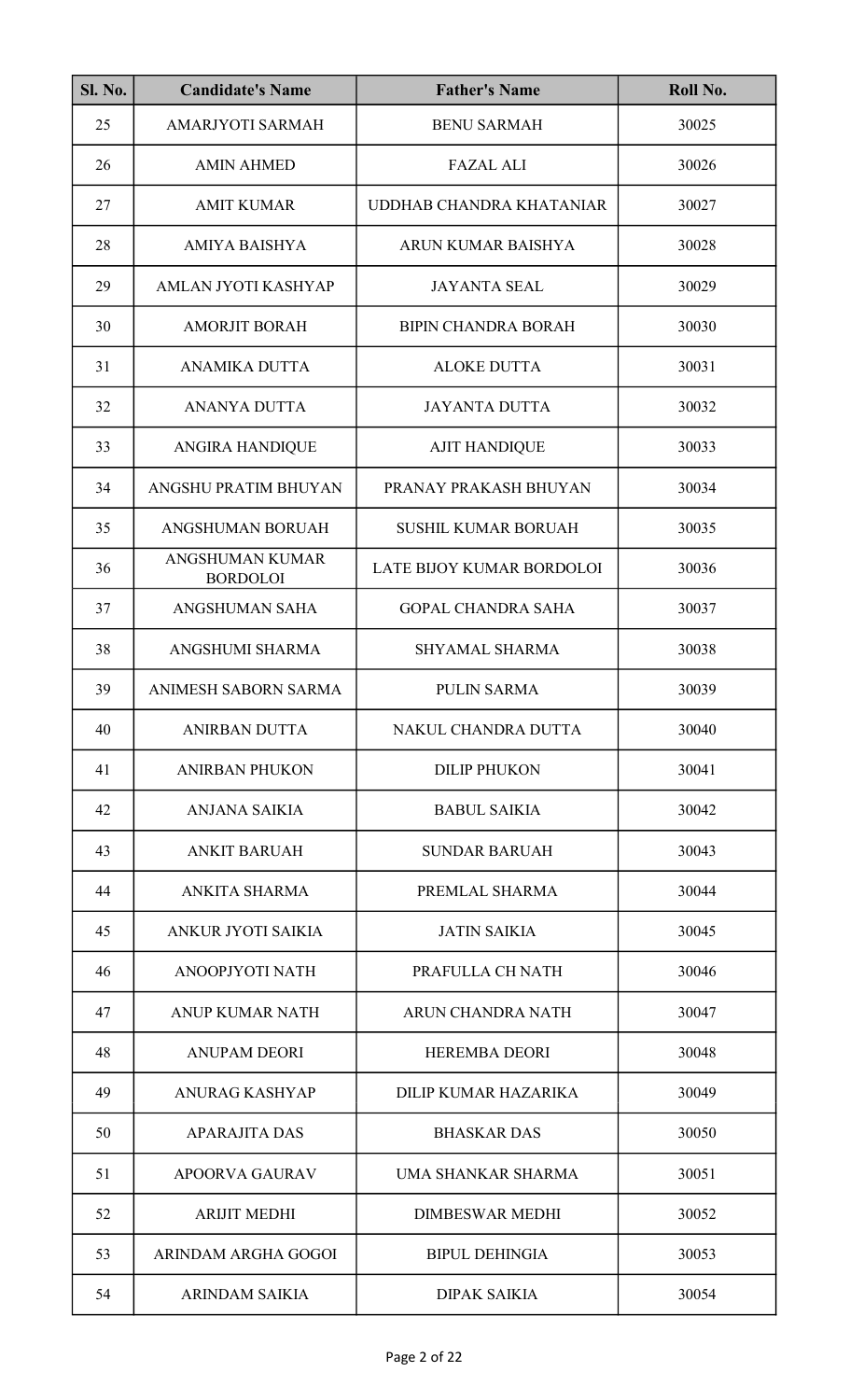| <b>Sl. No.</b> | <b>Candidate's Name</b>                        | <b>Father's Name</b>           | Roll No. |
|----------------|------------------------------------------------|--------------------------------|----------|
| 55             | ARNOV KAMAL PACHANI                            | LAKHAN CHANDRA PACHANI         | 30055    |
| 56             | ARUN JYOTI DUTTA                               | <b>BANI DEV DUTTA</b>          | 30056    |
| 57             | <b>ARUNABH SAIKIA</b>                          | <b>JITEN SAIKIA</b>            | 30057    |
| 58             | ARUNIMA BHARALI                                | <b>BIREN BHARALI</b>           | 30058    |
| 59             | <b>ARUNODOY SARMAH</b>                         | <b>BIPUL SARMAH</b>            | 30059    |
| 60             | ARUP KUMAR SAIKIA                              | PRABIN KUMAR SAIKIA            | 30060    |
| 61             | <b>ASHIM GOGOI</b>                             | <b>KHIRUD GOGOI</b>            | 30061    |
| 62             | ASHIQUE HUSSAIN BIN FARID                      | <b>FARIDULLA ALI</b>           | 30062    |
| 63             | <b>ASHISH MOHAN</b>                            | <b>INDESWAR MOHAN</b>          | 30063    |
| 64             | <b>ASHOK KUMAR GOGOI</b>                       | <b>BAGENDRA NATH GOGOI</b>     | 30064    |
| 65             | ASHUTOSH TRIPATHI                              | <b>MAYA SHANKAR</b>            | 30065    |
| 66             | <b>ASMITA DUTTA</b>                            | PRAHLAD DUTTA                  | 30066    |
| 67             | <b>ATHAR HUSSAIN</b>                           | <b>SHABBIR AHMED</b>           | 30067    |
| 68             | <b>AWIN GUPTA</b>                              | SATISH CHANDRA GUPTA           | 30068    |
| 69             | AYAN DUTTA                                     | AJOY KUMAR DUTTA               | 30069    |
| 70             | <b>AZHARUDDIN BORA</b>                         | NOYEEMUDDIN BORA               | 30070    |
| 71             | <b>BAISHALI TALUKDAR</b>                       | <b>BHABESH TALUKDAR</b>        | 30071    |
| 72             | <b>BANDANA KALITA</b>                          | <b>DEBEN KALITA</b>            | 30072    |
| 73             | <b>BANDANA SHARMA</b>                          | <b>GIRISH CHANDRA SARMA</b>    | 30073    |
| 74             | <b>BARNITA SARMA</b>                           | <b>GOPAL SARMA</b>             | 30074    |
| 75             | <b>BEDANTA BARUAH</b>                          | <b>ANANTA BARUAH</b>           | 30075    |
| 76             | <b>BEDANTA BORAH</b>                           | <b>TULSI BORAH</b>             | 30076    |
| 77             | <b>BHAGYASHREE DEKA</b>                        | <b>BINAY DEKA</b>              | 30077    |
| 78             | <b>BHARGAB HAZARIKA</b>                        | RUDRA MOHAN HAZARIKA           | 30078    |
| 79             | <b>BHASKAR BIJOY BIKASH</b><br><b>DEHINGIA</b> | <b>JAGAT CHANDRA GOGOI</b>     | 30079    |
| 80             | <b>BHASKAR BORAH</b>                           | <b>LAKHI RAM BORAH</b>         | 30080    |
| 81             | <b>BHASKAR DEKA</b>                            | LT GURU PRASAD DEKA            | 30081    |
| 82             | <b>BHASKAR JYOTI MAZUMDER</b>                  | <b>BHAJAN MAZUMDER</b>         | 30082    |
| 83             | <b>BHASKAR MAHANTA</b>                         | <b>SARAT MAHANTA</b>           | 30083    |
| 84             | <b>BHASKAR PRATIM</b><br><b>BHAGAWATI</b>      | <b>BASANTA KUMAR BHAGAWATI</b> | 30084    |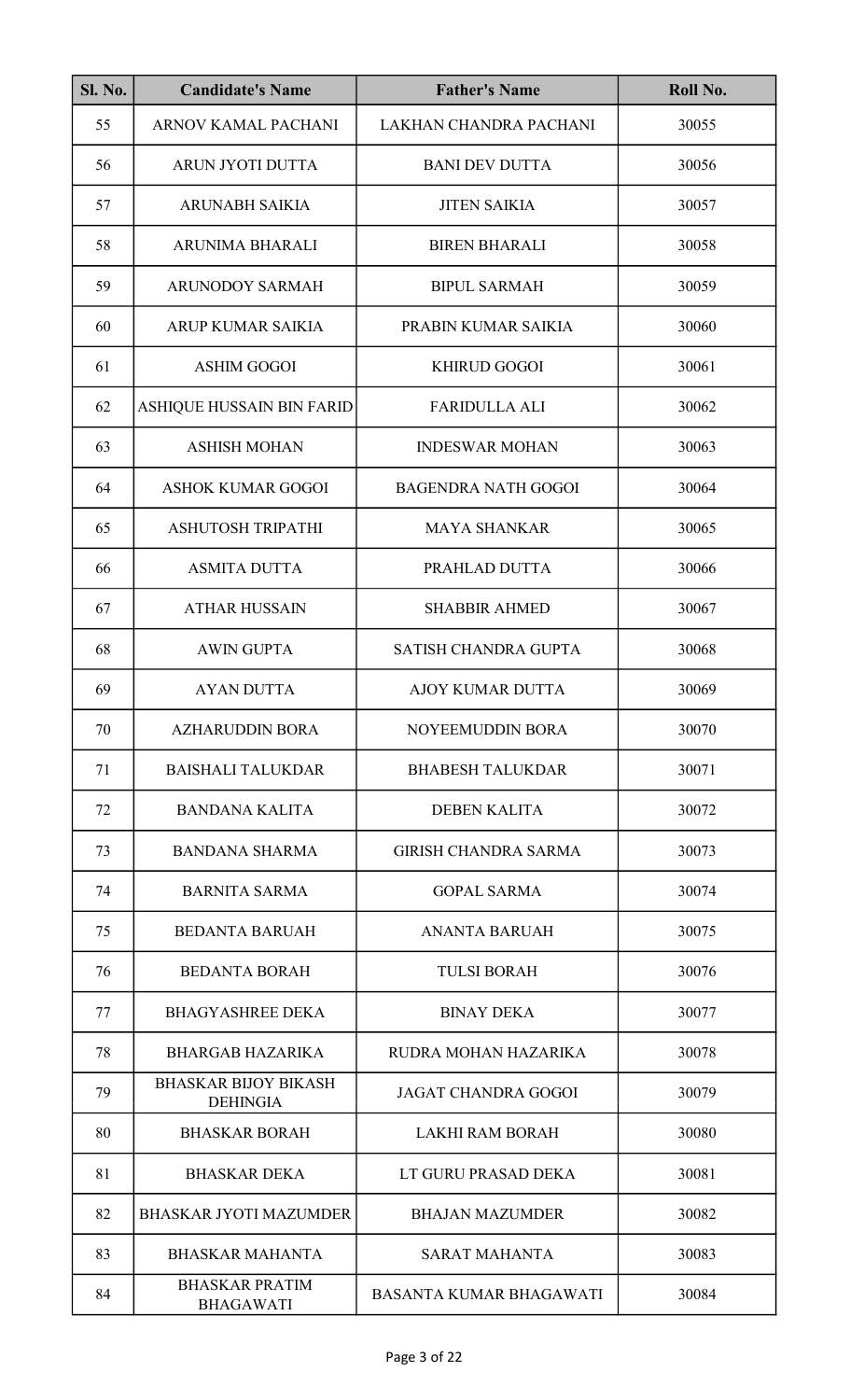| SI. No. | <b>Candidate's Name</b>     | <b>Father's Name</b>         | Roll No. |
|---------|-----------------------------|------------------------------|----------|
| 85      | <b>BHASKARJYOTI DAS</b>     | <b>ANANDA RAM DAS</b>        | 30085    |
| 86      | <b>BHASWATI TALUKDAR</b>    | <b>KAMAL TALUKDAR</b>        | 30086    |
| 87      | <b>BIBHA BORO</b>           | <b>LAKSHESWAR BORO</b>       | 30087    |
| 88      | <b>BIBHUTI KUMAR BARMAN</b> | <b>UDDHAB CHANDRA BARMAN</b> | 30088    |
| 89      | <b>BIDISHA PAUL</b>         | LATE PRANOY KRISHNA PAUL     | 30089    |
| 90      | <b>BIDORSING RONGPI</b>     | <b>BABU RONGPI</b>           | 30090    |
| 91      | <b>BIDYARTHA SHARMA</b>     | <b>TAPAN SARMA</b>           | 30091    |
| 92      | <b>BIDYUT BIKASH DAS</b>    | <b>GAURI SANKAR DAS</b>      | 30092    |
| 93      | <b>BIDYUT BIKASH DEKA</b>   | <b>BHABESH CHANDRA DEKA</b>  | 30093    |
| 94      | <b>BIJEETA MOZUMDAR</b>     | <b>JAYKANTA MOZUMDAR</b>     | 30094    |
| 95      | <b>BIJIT GOGOI</b>          | PARESH CHANDRA GOGOI         | 30095    |
| 96      | <b>BIKASH DAS</b>           | <b>HARKANTA DAS</b>          | 30096    |
| 97      | <b>BIKASH TALUKDAR</b>      | <b>DEBEN TALUKDAR</b>        | 30097    |
| 98      | <b>BIKRAM KR DAS</b>        | PUNI RAM DAS                 | 30098    |
| 99      | <b>BIKY KUMAR THAKURIA</b>  | <b>BIRENDRA THAKURIA</b>     | 30099    |
| 100     | <b>BIMAL KHATANIAR</b>      | <b>BIBEK KHATANIAR</b>       | 30100    |
| 101     | <b>BIMAN DEKA</b>           | <b>THAGESWAR DEKA</b>        | 30101    |
| 102     | <b>BINEETA SINHA</b>        | <b>BIRENDRA KUMAR SINHA</b>  | 30102    |
| 103     | <b>BIPASHA SARMA</b>        | KHAGENDRA NATH DEV SARMA     | 30103    |
| 104     | <b>BIPUL KUMAR TALUKDAR</b> | HARENDRA TALUKDAR            | 30104    |
| 105     | <b>BIRHANG SINGH BRAHMA</b> | <b>MOTIRAM BRAHMA</b>        | 30105    |
| 106     | <b>BISHAL CHATTERJEE</b>    | <b>BIKASH CHATTERJEE</b>     | 30106    |
| 107     | <b>BISHAL JYOTI DAS</b>     | <b>MRIGEN KUMAR DAS</b>      | 30107    |
| 108     | <b>BISHAL JYOTI NEOG</b>    | HORENDRA NATH NEOG           | 30108    |
| 109     | <b>BISHU CHANDRA NATH</b>   | <b>BENU BHUSHAN NATH</b>     | 30109    |
| 110     | <b>BISHWA KUMAR DAS</b>     | <b>KHAGEN CH DAS</b>         | 30110    |
| 111     | <b>BISWA BHUSAN SHARMA</b>  | PHANI BHUSAN SHARMA          | 30111    |
| 112     | <b>BISWAJIT DUTTA</b>       | <b>AKHIL DUTTA</b>           | 30112    |
| 113     | <b>BISWAJIT GOGOI</b>       | <b>JITEN GOGOI</b>           | 30113    |
| 114     | <b>BISWAJIT KALITA</b>      | <b>HEMADHAR KALITA</b>       | 30114    |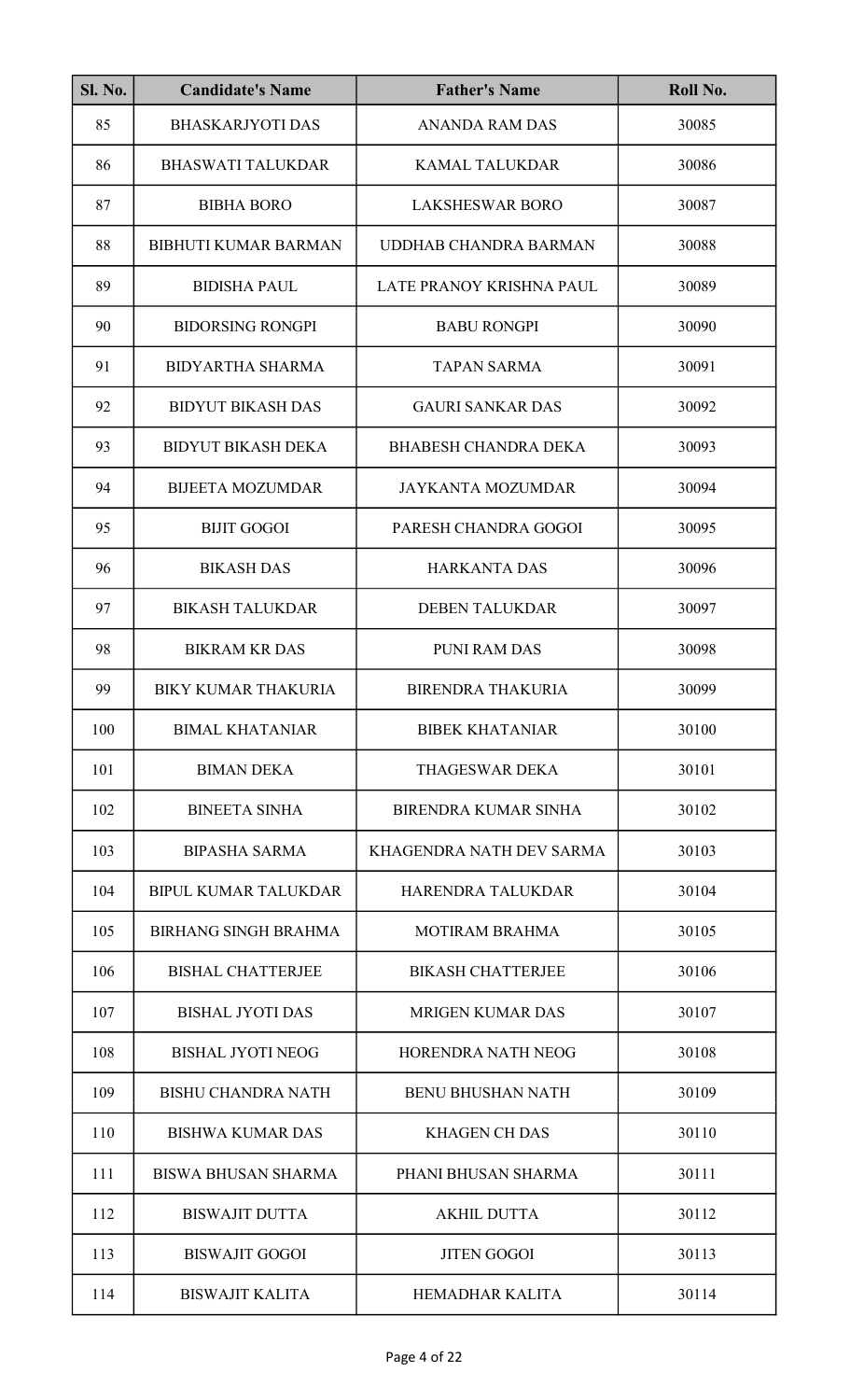| <b>Sl. No.</b> | <b>Candidate's Name</b>                    | <b>Father's Name</b>           | Roll No. |
|----------------|--------------------------------------------|--------------------------------|----------|
| 115            | <b>BITOPAN RAYCHOUDHURY</b>                | <b>JAGADINDRA RAYCHOUDHURY</b> | 30115    |
| 116            | <b>BITU PABAN MUKTIAR</b>                  | <b>BHABEN MUKTIAR</b>          | 30116    |
| 117            | <b>BITUPAN PATHARI</b>                     | DEBA KANTA PATHARI             | 30117    |
| 118            | <b>BORISH PEGU</b>                         | MEGHA RANJAN PEGU              | 30118    |
| 119            | <b>BORNALI DEORI</b>                       | <b>JIMUT CHANDRA DEORI</b>     | 30119    |
| 120            | <b>BORNIT RAJKHOWA</b>                     | <b>TARUN RAJKHOWA</b>          | 30120    |
| 121            | <b>BUBUMANI KALITA</b>                     | <b>JYOTISH KALITA</b>          | 30121    |
| 122            | <b>CHAMPAK DAS</b>                         | <b>JATINDRA NATH DAS</b>       | 30122    |
| 123            | <b>CHAMPAK KUMAR DAS</b>                   | <b>DILIP KUMAR DAS</b>         | 30123    |
| 124            | <b>CHANDAN BARMAN</b>                      | <b>SARAT CHANDRA BARMAN</b>    | 30124    |
| 125            | <b>CHANDAN BEZBARUAH</b>                   | <b>UPENDRA NATH SEAL</b>       | 30125    |
| 126            | <b>CHANDAN DOLEY</b>                       | <b>DINA KANTA DOLEY</b>        | 30126    |
| 127            | <b>CHANDAN GOGOI</b>                       | <b>UMA KANTA GOGOI</b>         | 30127    |
| 128            | <b>CHANDAN MITRA</b>                       | <b>AMAL MITRA</b>              | 30128    |
| 129            | <b>CHANDRA SHEKAR</b><br><b>SONOWAL</b>    | PREMANANDA SONOWAL             | 30129    |
| 130            | <b>CHANDRIMA DAS</b>                       | <b>ASHOK KUMAR DAS</b>         | 30130    |
| 131            | <b>CHAYANIKA DEKA</b>                      | <b>GOPAL CHANDRA DEKA</b>      | 30131    |
| 132            | <b>CHETANA DAS</b>                         | <b>PULIN DAS</b>               | 30132    |
| 133            | <b>CHINMAY BARMAN</b>                      | <b>TARUN CH BARMAN</b>         | 30133    |
| 134            | <b>CHINMOY DEBNATH</b>                     | <b>DIPTIMOY DEBNATH</b>        | 30134    |
| 135            | CHINMOY JYOTI SIVANANDA                    | <b>JOGENDRA CHANDRA NATH</b>   | 30135    |
| 136            | <b>CHIRANJIV PATHAK</b>                    | PRANJIT PATHAK                 | 30136    |
| 137            | <b>D KIRAN REDDY</b>                       | <b>D BISWAMBER REDDY</b>       | 30137    |
| 138            | <b>DAISY BORAH</b>                         | <b>LATE DINESH BORAH</b>       | 30138    |
| 139            | <b>DAISY DEKA</b>                          | <b>LATE BALORAM DEKA</b>       | 30139    |
| 140            | <b>DARSHAN PRAKASH</b><br><b>BORTHAKUR</b> | PRAKASH BORTHAKUR              | 30140    |
| 141            | <b>DAYAL CH SHILL</b>                      | <b>HARAN CH SHILL</b>          | 30141    |
| 142            | DEBABRAT DUTTA                             | <b>BHABEN DUTTA</b>            | 30142    |
| 143            | DEBAHOTI KHOUND                            | RAJENDRA NATH KHOUND           | 30143    |
| 144            | <b>DEBAJIT BARMAN</b>                      | <b>GIRIDHAR BARMAN</b>         | 30144    |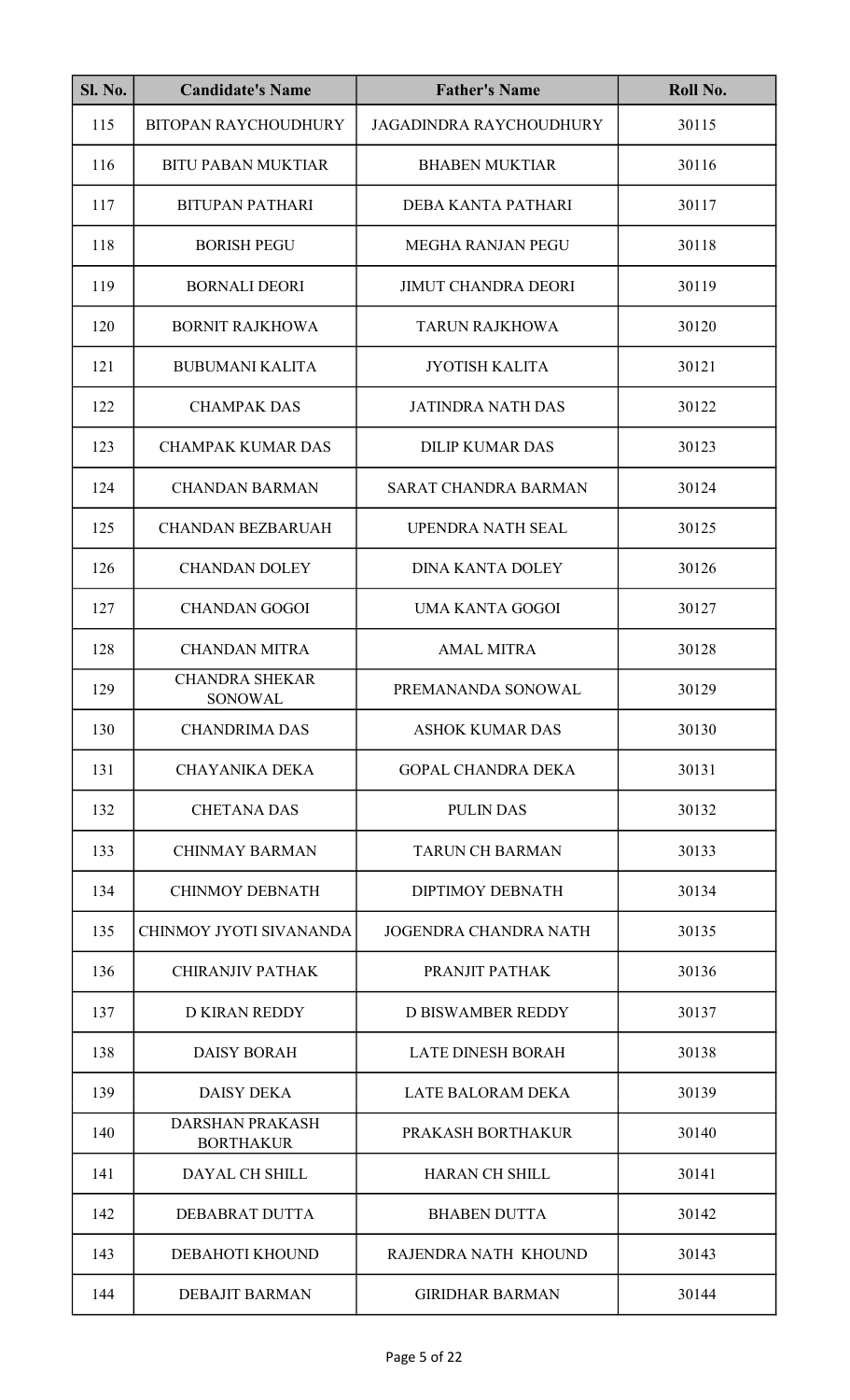| <b>Sl. No.</b> | <b>Candidate's Name</b>   | <b>Father's Name</b>       | Roll No. |
|----------------|---------------------------|----------------------------|----------|
| 145            | DEBARCHITA RAY            | <b>ASHOK KUMAR RAY</b>     | 30145    |
| 146            | DEBARSHI MAHANTA          | NRIPEN MAHANTA             | 30146    |
| 147            | <b>DEBASISH BHUYAN</b>    | <b>NABIN BHUYAN</b>        | 30147    |
| 148            | <b>DEEP BHUYAN</b>        | <b>BHABEN BHUYAN</b>       | 30148    |
| 149            | DEEP CHAMUAH              | LATE NARESWAR CHAMUAH      | 30149    |
| 150            | DEEPANKAR GOGOI           | <b>MAHENDRA GOGOI</b>      | 30150    |
| 151            | DEEPJYOTI BORA            | <b>GUNA GOBINDA BORAH</b>  | 30151    |
| 152            | DEEPKAMAL DAS             | <b>HAREN DAS</b>           | 30152    |
| 153            | <b>DHARAM SING TERANG</b> | <b>SARAT TERANG</b>        | 30153    |
| 154            | <b>DHIMAN BAISHYA</b>     | HEM CHANDRA BAISHYA        | 30154    |
| 155            | <b>DHIMAN KALITA</b>      | PABITRA KUMAR KALITA       | 30155    |
| 156            | <b>DHRITIKA SAIKIA</b>    | <b>BIJOY SAIKIA</b>        | 30156    |
| 157            | <b>DHRITIMA BARMAN</b>    | <b>ATUL CHANDRA BARMAN</b> | 30157    |
| 158            | DHRUBA JYOTI DEKA         | <b>MADHU RAM DEKA</b>      | 30158    |
| 159            | DIBYAJYOTI PATHAK         | DEBENDRA NATH PATHAK       | 30159    |
| 160            | DIBYAJYOTI TALUKDAR       | MALABYA MOHAN TALUKDAR     | 30160    |
| 161            | DIGANTA KUMAR MISRA       | <b>SATYENDRA MISRA</b>     | 30161    |
| 162            | <b>DIKSHITA NATH</b>      | <b>BASANTA NATH</b>        | 30162    |
| 163            | <b>DILDAR JAHANGIR</b>    | <b>MOIN UDDIN</b>          | 30163    |
| 164            | <b>DILIP BISWAS</b>       | <b>NEPAL BISWAS</b>        | 30164    |
| 165            | <b>DINO MONI SINGHA</b>   | MEGHANAD SINGHA            | 30165    |
| 166            | <b>DIPAK ROY</b>          | <b>MONI KUMAR ROY</b>      | 30166    |
| 167            | <b>DIPANGKAR GARG</b>     | <b>DIMBESWAR SARMAH</b>    | 30167    |
| 168            | <b>DIPANGKUR DUTTA</b>    | RANJIT KUMAR DUTTA         | 30168    |
| 169            | <b>DIPANKAR DAS</b>       | <b>BINANDA CHANDRA DAS</b> | 30169    |
| 170            | <b>DIPANKAR HALOI</b>     | <b>NARESWAR HALOI</b>      | 30170    |
| 171            | <b>DIPANKAR KALITA</b>    | DHARMA KANTA KALITA        | 30171    |
| 172            | <b>DIPANKOR BORGOHAIN</b> | <b>BIMAL BORGOHAIN</b>     | 30172    |
| 173            | <b>DIPANKU KAMAN</b>      | <b>BIJOY CH KAMAN</b>      | 30173    |
| 174            | <b>DIPJYOTI PATOWARY</b>  | <b>HARINATH PATOWARY</b>   | 30174    |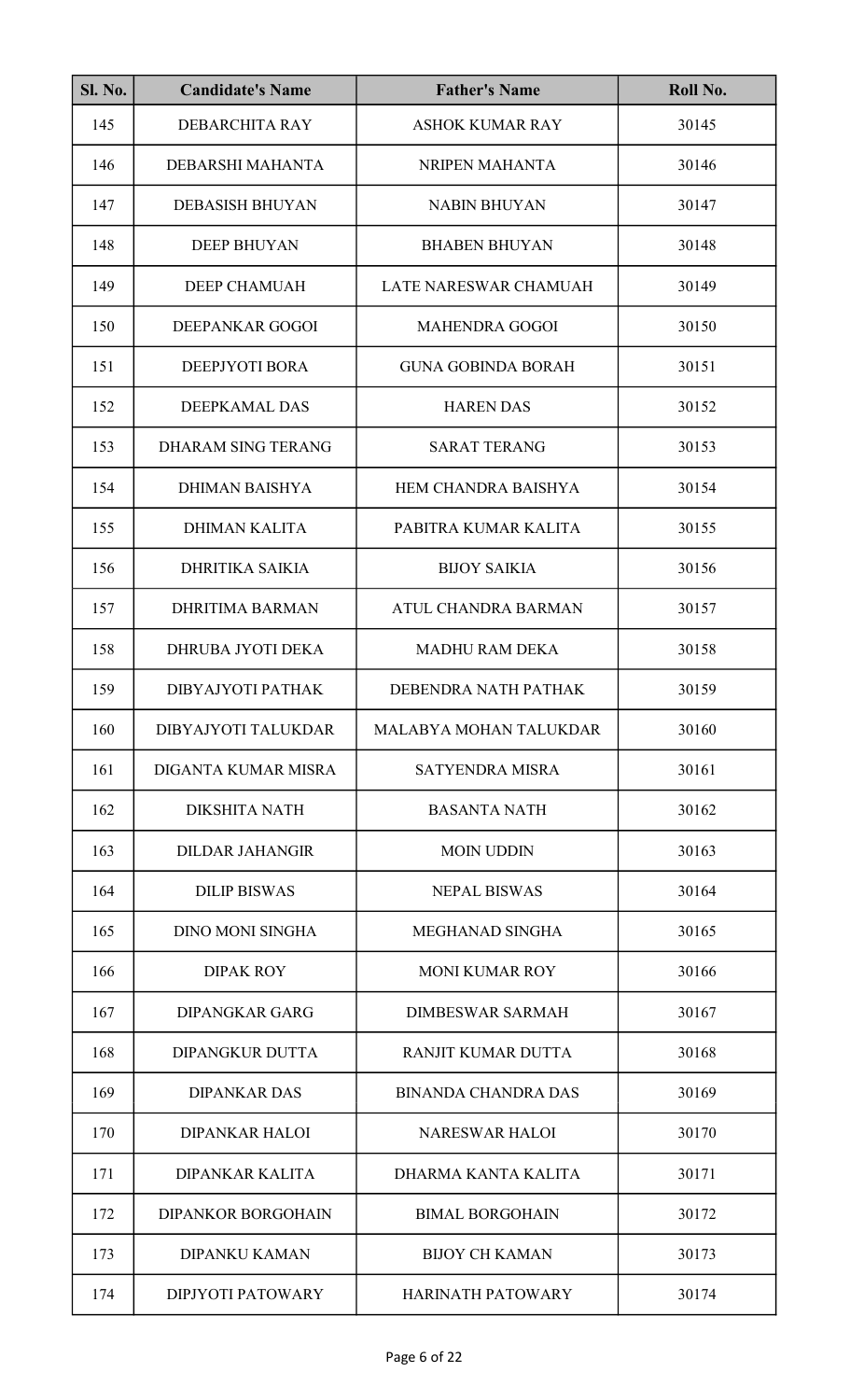| <b>Sl. No.</b> | <b>Candidate's Name</b>     | <b>Father's Name</b>                        | Roll No. |
|----------------|-----------------------------|---------------------------------------------|----------|
| 175            | <b>DIPU MONI BORAH</b>      | <b>SISHU BORAH</b>                          | 30175    |
| 176            | <b>DISHA SARASWATI</b>      | <b>RAJEN SHARMA</b>                         | 30176    |
| 177            | DISHADWATI DEKA             | DEEPAK KUMAR DEKA                           | 30177    |
| 178            | <b>DOLLY DEKA</b>           | RAJANI KANTA DEKA                           | 30178    |
| 179            | <b>FARHANA YASMIN</b>       | <b>SAFIQUR RAHMAN</b>                       | 30179    |
| 180            | FORHANA SULTANA             | YEAKUB ALI                                  | 30180    |
| 181            | <b>GAFUR ALI SIKDAR</b>     | <b>SHAHEB ALI SIKDAR</b>                    | 30181    |
| 182            | <b>GAGAN SANKAR BAISHYA</b> | NAGENDRA NATH BAISHYA                       | 30182    |
| 183            | <b>GAURAV DAS</b>           | HEMENDRA CHANDRA DAS                        | 30183    |
| 184            | <b>GAURAV KUMAR DAS</b>     | DEBENDRA KUMAR DAS                          | 30184    |
| 185            | <b>GAUTAM MAHANTA</b>       | TROLOIKYA MAHANTA                           | 30185    |
| 186            | <b>GAUTAM SARMA</b>         | <b>TARUN SARMA</b>                          | 30186    |
| 187            | <b>GAYATRI ADHIKARY</b>     | <b>BHUPENDRA NARAYAN</b><br><b>ADHIKARY</b> | 30187    |
| 188            | <b>GAZALA PARBIN</b>        | MOHAMMED WASIULLAH                          | 30188    |
| 189            | <b>GEETASHRI GOGOI</b>      | UMA KANTA GOGOI                             | 30189    |
| 190            | <b>GITASMITA DAS</b>        | <b>DIPAK KUMAR DAS</b>                      | 30190    |
| 191            | <b>GITU DAS</b>             | <b>TARUN CHANDRA DAS</b>                    | 30191    |
| 192            | <b>GNYANDEEP BISWAS</b>     | <b>GAUTAM BISWAS</b>                        | 30192    |
| 193            | <b>GOURAB BHUYAN</b>        | <b>PRANAB BHUYAN</b>                        | 30193    |
| 194            | <b>GOURAB BORAH</b>         | <b>HEMANTA BORAH</b>                        | 30194    |
| 195            | <b>GUNAJIT DEV SARMA</b>    | PRABIN SARMA                                | 30195    |
| 196            | <b>GURDEEP SINGH</b>        | <b>RANJEET SINGH</b>                        | 30196    |
| 197            | <b>GYAN DEORI</b>           | <b>DILIP KUMAR DEORI</b>                    | 30197    |
| 198            | <b>HABIBA AHMED</b>         | <b>MOIN UDDIN AHMED</b>                     | 30198    |
| 199            | HARJYOTI BARMAN             | <b>JADAV CHANDRA BARMAN</b>                 | 30199    |
| 200            | <b>HEERA UZIR</b>           | <b>LATE BHABENDRA UZIR</b>                  | 30200    |
| 201            | <b>HEMANGA SARMA</b>        | KANDARPA KUMAR SARMA                        | 30201    |
| 202            | HEMANTA BAKALIAL            | <b>DASARATH BOKALIAL</b>                    | 30202    |
| 203            | <b>HEMANTA BORUAH</b>       | <b>JITEN BORUAH</b>                         | 30203    |
| 204            | <b>HEMANTI DOLEY</b>        | <b>LABA KUMAR DOLEY</b>                     | 30204    |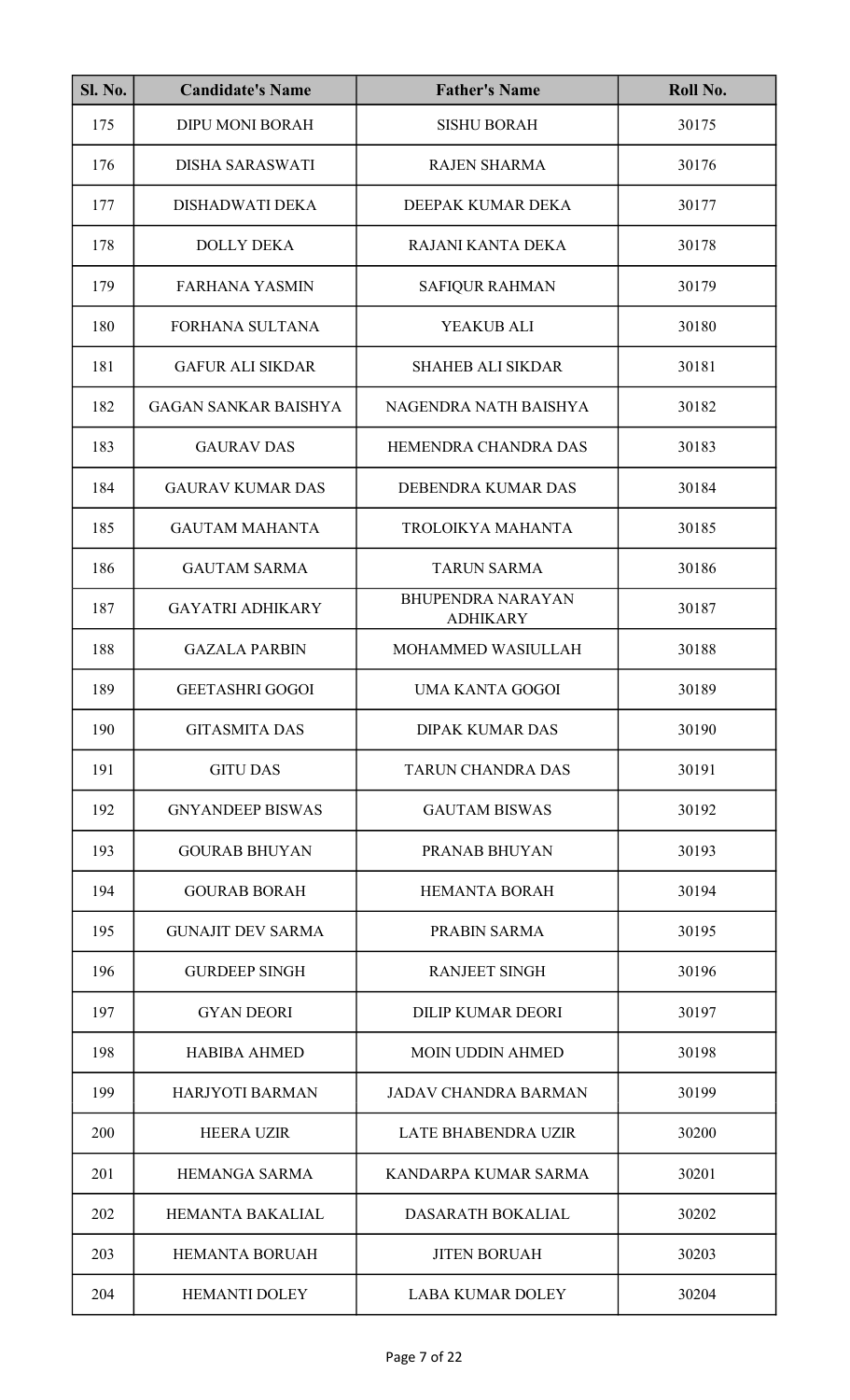| <b>Sl. No.</b> | <b>Candidate's Name</b>                     | <b>Father's Name</b>                           | Roll No. |
|----------------|---------------------------------------------|------------------------------------------------|----------|
| 205            | <b>HEMEN KALITA</b>                         | <b>MANOJ KALITA</b>                            | 30205    |
| 206            | <b>HILLOL PHUKAN</b>                        | <b>GANGA RAM PHUKAN</b>                        | 30206    |
| 207            | <b>HIMANGSHU BARMAN</b>                     | <b>ACHYUT BARMAN</b>                           | 30207    |
| 208            | HIMANGSHU DEKA                              | PRABHAT CHANDRA DEKA                           | 30208    |
| 209            | <b>HIMANSHU BORAH</b>                       | <b>BHOLA BORAH</b>                             | 30209    |
| 210            | HIRAKJYOTI SINHA                            | <b>DEBDAS SINHA</b>                            | 30210    |
| 211            | HIROK JYOTI NATH                            | HAREN CHANDRA NATH                             | 30211    |
| 212            | <b>HIROK NAYAN BHUYAN</b>                   | <b>GUNA KANTA BHUYAN</b>                       | 30212    |
| 213            | <b>HORESH GOGOI</b>                         | <b>UTTAM GOGOI</b>                             | 30213    |
| 214            | <b>HRIDAY SAIKIA</b>                        | <b>ANIL SAIKIA</b>                             | 30214    |
| 215            | HRISHIKESH BHARALI                          | <b>SURESH BHARALI</b>                          | 30215    |
| 216            | <b>HRISHIKESH KALITA</b>                    | TILAK CHANDRA KALITA                           | 30216    |
| 217            | HRISHIKESH KALITA                           | HARISH CHANDRA KALITA                          | 30217    |
| 218            | HRISHITA SHARMA                             | <b>NARAYAN SHARMA</b>                          | 30218    |
| 219            | HUSSAIN MOHAMMAD<br><b>MOBIN</b>            | <b>ABDUL MATIN</b>                             | 30219    |
| 220            | <b>IFTIKAR RAHMAN</b>                       | <b>FAZLUR RAHMAN</b>                           | 30220    |
| 221            | <b>IPSITA DAS</b>                           | <b>NABA KUMAR DAS</b>                          | 30221    |
| 222            | <b>ISHAN JYOTI BORA</b>                     | <b>RATHINDRA BORA</b>                          | 30222    |
| 223            | <b>ISRAFIL HUSSAIN</b>                      | <b>MD SAKUR HUSSAIN</b>                        | 30223    |
| 224            | <b>JAHANGIR ZIAUL FAYEZ</b><br><b>AHMED</b> | <b>FAIZUDDIN AHMED</b>                         | 30224    |
| 225            | <b>JAMINI DAS</b>                           | <b>HEM CHANDRA DAS</b>                         | 30225    |
| 226            | <b>JANMEJOY BORDOLOI</b>                    | <b>JITRADHAR BORDOLOI</b>                      | 30226    |
| 227            | <b>JAYANTA BORAH</b>                        | <b>GOLOK CHANDRA BORAH</b>                     | 30227    |
| 228            | <b>JAYANTA LOHAR</b>                        | <b>JADOV LOHAR</b>                             | 30228    |
| 229            | <b>JENIVA TALUKDAR</b>                      | <b>HAREN TALUKDAR</b>                          | 30229    |
| 230            | <b>JESIF AHMED</b>                          | <b>SAMSUDDIN AHMED</b>                         | 30230    |
| 231            | <b>JHONSON TERANG</b>                       | <b>KANBARSING TERANG</b>                       | 30231    |
| 232            | <b>JIAUZ ZAMAN</b>                          | <b>ABDUL AZIZ</b>                              | 30232    |
| 233            | <b>JILY PEGU</b>                            | <b>KHAGEN PEGU</b>                             | 30233    |
| 234            | <b>JINTU MONI BHAGABATI</b>                 | <b>LATE BHABANI PRASAD</b><br><b>BHAGABATI</b> | 30234    |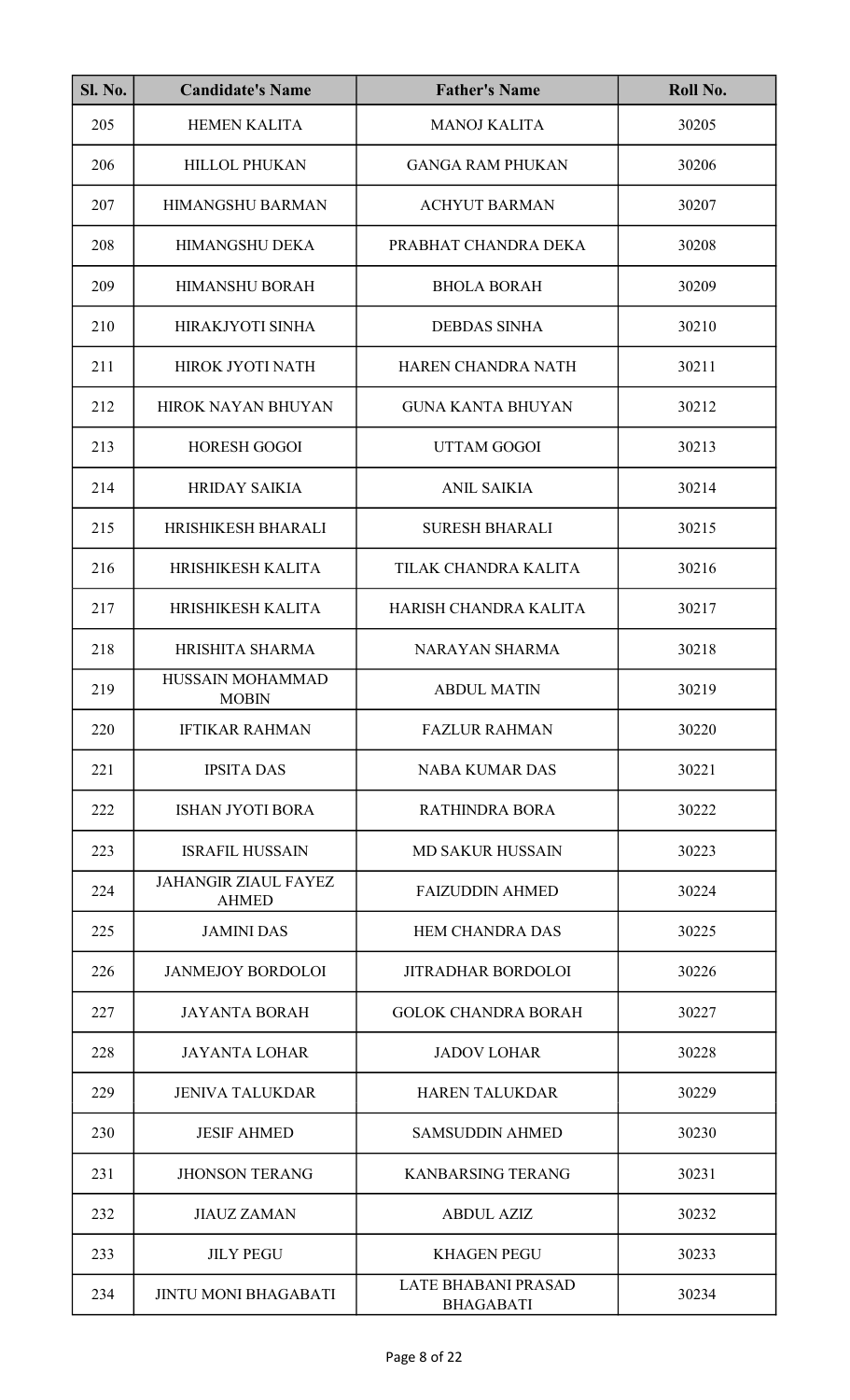| <b>Sl. No.</b> | <b>Candidate's Name</b>     | <b>Father's Name</b>           | Roll No. |
|----------------|-----------------------------|--------------------------------|----------|
| 235            | <b>JINTU SARMA</b>          | PRAMOD SARMA                   | 30235    |
| 236            | <b>JISHU MANI MALAKAR</b>   | <b>JOGEN MALAKAR</b>           | 30236    |
| 237            | <b>JITU DEORI</b>           | ABHAY CHANDRA DEORI            | 30237    |
| 238            | <b>JITUL DAS</b>            | <b>RAMANI KANTA DAS</b>        | 30238    |
| 239            | JIVAN JYOTI SHARMA          | <b>SUBAL SARMA</b>             | 30239    |
| 240            | <b>JOYA BISWAKARMA</b>      | <b>BHIM BAHADUR BISWAKARMA</b> | 30240    |
| 241            | <b>JOYDIP DEKA</b>          | ATUL CHANDRA DEKA              | 30241    |
| 242            | <b>JOYSHREE GOSWAMI</b>     | <b>MAHESH GOSWAMI</b>          | 30242    |
| 243            | <b>JUBAYER RAHMAN</b>       | <b>LATE FAZLUR RAHMAN</b>      | 30243    |
| 244            | <b>JUGABRAT DEKA</b>        | <b>LANKESWAR DEKA</b>          | 30244    |
| 245            | <b>JUGAL KISHOR BORA</b>    | <b>DILIP BORA</b>              | 30245    |
| 246            | <b>JUGASRI JOY SARMA</b>    | <b>JOY CHANDRA SARMA</b>       | 30246    |
| 247            | <b>JULI PEGU</b>            | <b>LATE LAMBUDHAR PEGU</b>     | 30247    |
| 248            | <b>JUSTIN VK</b>            | <b>KUNJU V J</b>               | 30248    |
| 249            | <b>JYOTI PRASAD GOSWAMI</b> | <b>BASUDEV GOSWAMI</b>         | 30249    |
| 250            | <b>JYOTI RANJAN LAHKAR</b>  | <b>MADHAB LAHKAR</b>           | 30250    |
| 251            | <b>JYOTIRMAY KALITA</b>     | LATE NIRANJAN KALITA           | 30251    |
| 252            | <b>JYOTIRMOY HAZARIKA</b>   | <b>JADAV CH HAZARIKA</b>       | 30252    |
| 253            | <b>JYOTISHMAAN KONWAR</b>   | PRAFULLA KONWAR                | 30253    |
| 254            | <b>JYOTISHMAN BORUAH</b>    | <b>AJIT BORUAH</b>             | 30254    |
| 255            | JYOTISMITA MAHANTA          | <b>TARANI MAHANTA</b>          | 30255    |
| 256            | <b>JYOTSHNA DEVI</b>        | <b>JUGAL NATH</b>              | 30256    |
| 257            | K SUPRITA BARMAN            | K SUBHASH BARMAN               | 30257    |
| 258            | <b>KABERI KALITA</b>        | DEBEN CHANDRA KALITA           | 30258    |
| 259            | <b>KABERI PEGU</b>          | <b>PARAMA PEGU</b>             | 30259    |
| 260            | <b>KABYASHREE DUTTA</b>     | DHIRENDRANATH DUTTA            | 30260    |
| 261            | KAKALI KRISHNA BORDOLOI     | <b>BENUDHAR BORDOLOI</b>       | 30261    |
| 262            | <b>KAKOLI GOSWAMI</b>       | <b>BIRENDRA NATH GOSWAMI</b>   | 30262    |
| 263            | KALPAJYOTI BARUAH           | <b>CHITRA KUMAR BARUAH</b>     | 30263    |
| 264            | KALPAJYOTI MUDOI            | HORENDRA NATH MUDOI            | 30264    |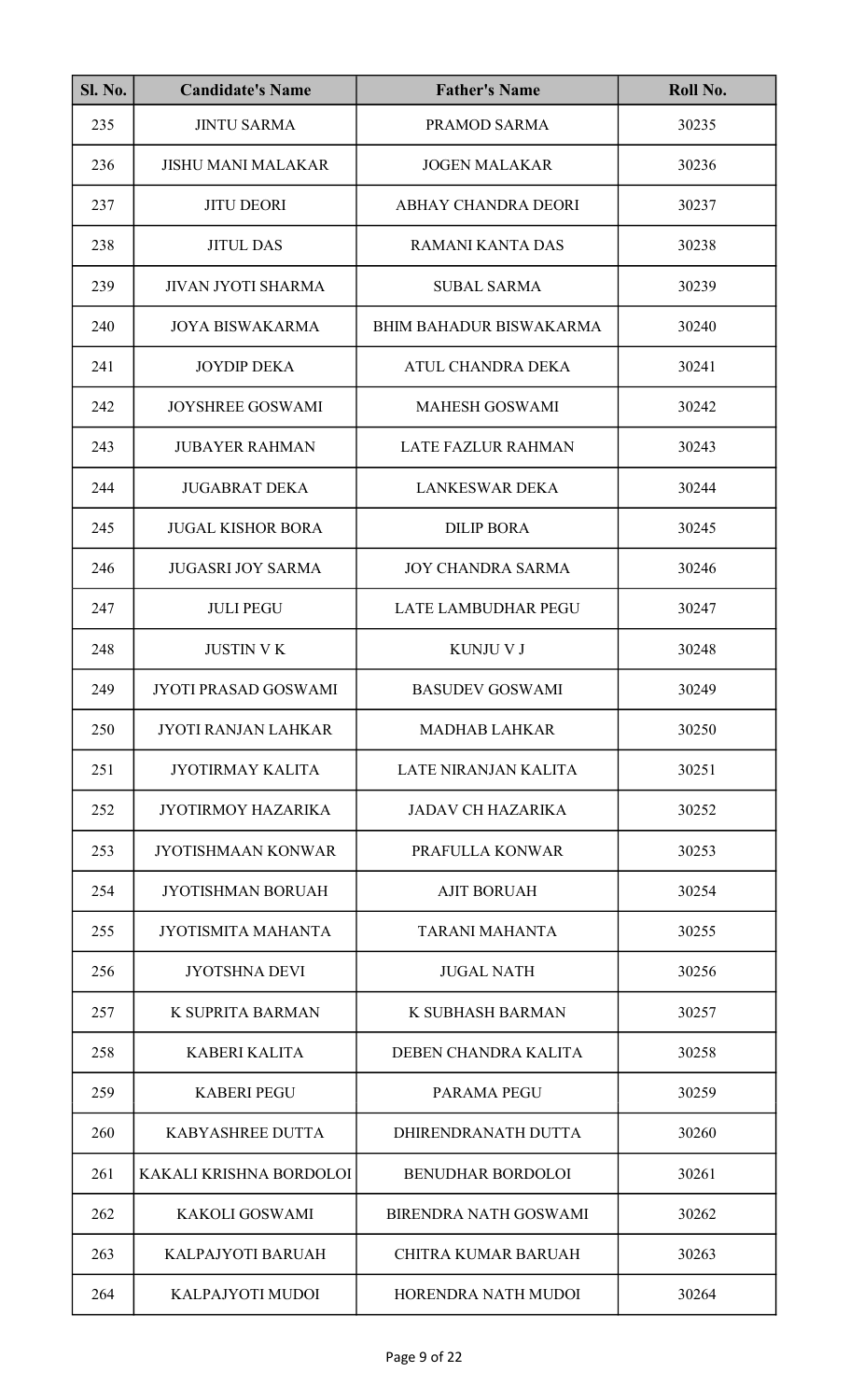| <b>Sl. No.</b> | <b>Candidate's Name</b>                  | <b>Father's Name</b>         | Roll No. |
|----------------|------------------------------------------|------------------------------|----------|
| 265            | KALYANJYOTI BAROOAH                      | PRAFULLA KUMAR BAROOAH       | 30265    |
| 266            | <b>KAMAL CHOUDHURY</b>                   | <b>GOKUL CHOUDHURY</b>       | 30266    |
| 267            | KAMAL JYOTI DEKA                         | <b>KALPA RAM DEKA</b>        | 30267    |
| 268            | <b>KAMAL KALITA</b>                      | <b>BABUL KALITA</b>          | 30268    |
| 269            | <b>KAMAL KRISHNA</b><br><b>RAJKONWAR</b> | KESHAB CHANDRA DEKA          | 30269    |
| 270            | KAMALJYOTI GOGOI                         | LATE DRONA KANTA GOGOI       | 30270    |
| 271            | KANDARPA KR BAISHYA                      | SURENDRA NATH BAISHYA        | 30271    |
| 272            | KANGKAN HAZARIKA                         | <b>JAYANTA HAZARIKA</b>      | 30272    |
| 273            | <b>KANKANA</b><br><b>BHATTACHARYYA</b>   | <b>BIREN BHATTACHARYYA</b>   | 30273    |
| 274            | KANKANA DUTTA                            | LATE CHANDRA KANTA DUTTA     | 30274    |
| 275            | <b>KANOJ BAISHYA</b>                     | LATE UMESH CHANDRA BAISHYA   | 30275    |
| 276            | <b>KASMIN TALUKDAR</b>                   | APURBA TALUKDAR              | 30276    |
| 277            | <b>KAUSHIK DEKA</b>                      | <b>TILAK DEKA</b>            | 30277    |
| 278            | KAUSHIK KUMAR DAS                        | <b>TAPAN KUMAR DAS</b>       | 30278    |
| 279            | KAUSHIK SAIKIA                           | <b>JITEN SAIKIA</b>          | 30279    |
| 280            | <b>KAUSTAV BORPATRA</b><br><b>GOHAIN</b> | <b>KIRAN BORPATRA GOHAIN</b> | 30280    |
| 281            | <b>KHIRUD MOHAN</b>                      | <b>LATE RUPAI MOHAN</b>      | 30281    |
| 282            | KINGKINI KHATANIAR                       | JYOTI PRASAD KHATANIAR       | 30282    |
| 283            | KIRONMOYEE SAIKIA                        | <b>TAJU SAIKIA</b>           | 30283    |
| 284            | <b>KISHOR KALITA</b>                     | <b>GOLAK KALITA</b>          | 30284    |
| 285            | KISHOR KUMAR LAHKAR                      | <b>DULAL CHANDRA LAHKAR</b>  | 30285    |
| 286            | <b>KISHORE KUMAR DAS</b>                 | LATE MADHAB CHANDRA DAS      | 30286    |
| 287            | <b>KISHORE NEOG</b>                      | LT DIMBESWAR NEOG            | 30287    |
| 288            | <b>KOLING DOLEY</b>                      | <b>BHABA KANTA DOLEY</b>     | 30288    |
| 289            | <b>KOUSHAL KUMAR</b><br><b>CHOUDHURY</b> | UMA SHANKAR CHOUDHURY        | 30289    |
| 290            | <b>KOWBID GOGOI</b>                      | <b>HIRON GOGOI</b>           | 30290    |
| 291            | <b>KRISHANU SINHA</b>                    | <b>MADHUSUDAN SINHA</b>      | 30291    |
| 292            | KRISHNA KANTA KAKATI                     | DHARANI DHAR KAKATI          | 30292    |
| 293            | <b>KRISHNABH GOHAIN</b>                  | <b>MANOJ GOHAIN</b>          | 30293    |
| 294            | <b>KULDIP DEKA</b>                       | <b>HARGOBINDA DEKA</b>       | 30294    |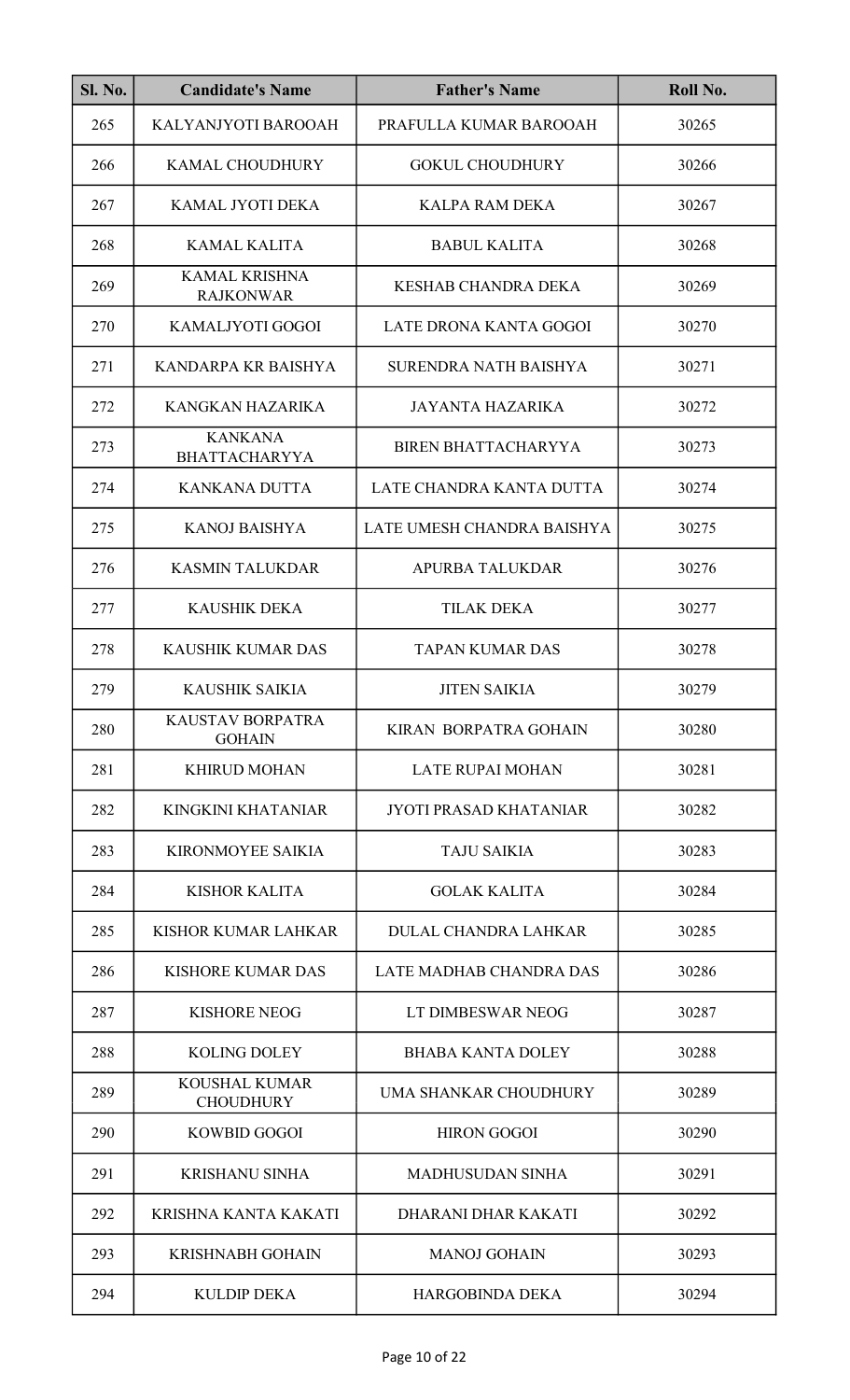| <b>Sl. No.</b> | <b>Candidate's Name</b>                   | <b>Father's Name</b>         | Roll No. |
|----------------|-------------------------------------------|------------------------------|----------|
| 295            | KULDIP LOCHAN HAZARIKA                    | LOCHAN CHANDRA HAZARIKA      | 30295    |
| 296            | KUMAR NIROJ JYOTI GOGOI                   | <b>ROMEN KUMAR GOGOI</b>     | 30296    |
| 297            | <b>LUNA PHUKAN</b>                        | <b>LACHIT PHUKAN</b>         | 30297    |
| 298            | MADHURYA MANDIT SAIKIA                    | REBATI KUMAR SAIKIA          | 30298    |
| 299            | <b>MAHESH PRASAD</b>                      | <b>MADAN PRASAD</b>          | 30299    |
| 300            | <b>MAITRY PRIYA KALITA</b>                | <b>DHIREN KALITA</b>         | 30300    |
| 301            | <b>MANAB BORO</b>                         | <b>GAJEN BORO</b>            | 30301    |
| 302            | <b>MANABENDRA DEKA</b>                    | PRAMOD CH DEKA               | 30302    |
| 303            | <b>MANABENDRA DEKA</b>                    | PRAMOD CH DEKA               | 30303    |
| 304            | <b>MANABJYOTI DAIMARI</b>                 | KAMALA KANTA DAIMARI         | 30304    |
| 305            | <b>MANAJIT TALUKDAR</b>                   | <b>NAREN TALUKDAR</b>        | 30305    |
| 306            | <b>MANAS JYOTI CHAMUA</b>                 | <b>KANDARPA CHAMUA</b>       | 30306    |
| 307            | <b>MANAS JYOTI DAS</b>                    | <b>GOPI NATH DAS</b>         | 30307    |
| 308            | <b>MANAS PRATIM BARMAN</b>                | KAMAL NARAYAN BARMAN         | 30308    |
| 309            | MANASH PRATIM BAISHYA                     | BHARAT CHANDRA BAISHYA       | 30309    |
| 310            | <b>MANASH PRATIM PHUKAN</b>               | <b>GANESH PHUKAN</b>         | 30310    |
| 311            | <b>MANASH PRATIM</b><br><b>RAJBANGSHI</b> | ANNADA KUMAR DEKA            | 30311    |
| 312            | <b>MANASH PROTIM BORUAH</b>               | <b>JOYMADHAB BORUAH</b>      | 30312    |
| 313            | <b>MANASH PROTIM GOGOI</b>                | MUNINDRA NATH GOGOI          | 30313    |
| 314            | <b>MANISH HAZARIKA</b>                    | RAKESH HAZARIKA              | 30314    |
| 315            | <b>MANISH PRADHAN</b>                     | <b>BABULAL PRADHAN</b>       | 30315    |
| 316            | <b>MANISH PRATIM DEVA</b><br><b>SARMA</b> | <b>SURESH SARMA</b>          | 30316    |
| 317            | <b>MANJIL DEKA</b>                        | NAKUL CHANDRA DEKA           | 30317    |
| 318            | <b>MANMI BARUAH</b>                       | <b>KHAGENDRA NATH BARUAH</b> | 30318    |
| 319            | <b>MANUJ KUMAR SAIKIA</b>                 | PHANI SAIKIA                 | 30319    |
| 320            | <b>MAUSRI BHUYAN</b>                      | <b>BOLINDRA NATH BHUYAN</b>  | 30320    |
| 321            | <b>MAYA NARAH</b>                         | <b>BHABENDRA NARAH</b>       | 30321    |
| 322            | <b>MAYURAKSHI DAS</b>                     | <b>NANDESWAR DAS</b>         | 30322    |
| 323            | MAYURAKSHI MAHANTA                        | KUMUD CHANDRA MAHANTA        | 30323    |
| 324            | <b>MAYURPANKHI SAIKIA</b>                 | <b>MONORANJAN SAIKIA</b>     | 30324    |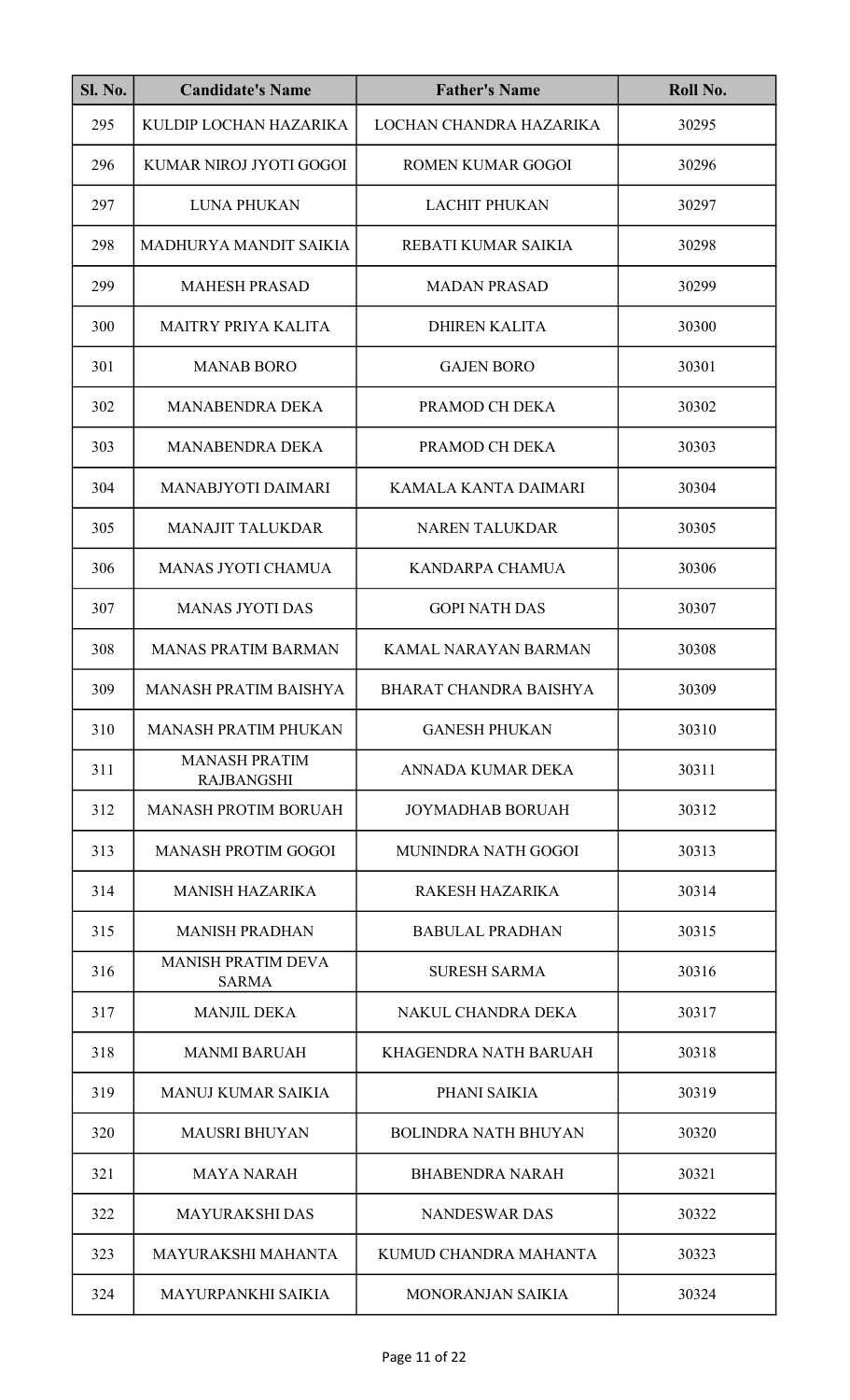| <b>Sl. No.</b> | <b>Candidate's Name</b>             | <b>Father's Name</b>          | Roll No. |
|----------------|-------------------------------------|-------------------------------|----------|
| 325            | MD AKIB JAMAN LASKAR                | <b>SIFUL ALI LASKAR</b>       | 30325    |
| 326            | <b>MD ANKUR AHMED</b>               | <b>MOHSIN AHMED</b>           | 30326    |
| 327            | <b>MD ASRAFUL ISLAM</b>             | <b>MD ASUR UDDIN</b>          | 30327    |
| 328            | MD BONY ISLAM LASKAR                | <b>FIROJ KHAN LASKAR</b>      | 30328    |
| 329            | <b>MD KAMAL HASSAN</b>              | <b>MD JOWAHER ALI</b>         | 30329    |
| 330            | <b>MD MUKHTER</b>                   | <b>MD SADEK ALI</b>           | 30330    |
| 331            | <b>MD NEKIBUR ZAMAN</b>             | <b>TAZ UDDIN AHMED</b>        | 30331    |
| 332            | <b>MD RABIUL HAQUE</b>              | <b>LATE KHASNUR ALI</b>       | 30332    |
| 333            | <b>MD SADDAM HUSSAIN</b>            | <b>MD SABIR HUSSAIN</b>       | 30333    |
| 334            | MD SHINAN BIN SAFIQUE               | <b>MD SAFIQUR RAHMAN</b>      | 30334    |
| 335            | MD. ABU IBRAHIM<br><b>BARBHUIYA</b> | MAHTAB UDDIN BARBHUIYA        | 30335    |
| 336            | MEENAKSHI KALITA                    | <b>LAKHESWAR KALITA</b>       | 30336    |
| 337            | <b>MEGHNA RAJKONWAR</b>             | <b>APURBA RAJKONWAR</b>       | 30337    |
| 338            | MIHIR NARAYAN MOHANTY               | NIRMAL KUMAR MOHANTY          | 30338    |
| 339            | MINAKSHI BARMAN                     | MUKUNDA BARMAN                | 30339    |
| 340            | <b>MINTU SAHARIAH</b>               | <b>BHAIRAB SAHARIAH</b>       | 30340    |
| 341            | <b>MONDEEP MAZUMDER</b>             | <b>TRIDIP MAZUMDER</b>        | 30341    |
| 342            | MONDIT KUMAR BORPUJARI              | <b>JYOTI PRASAD BORPUJARI</b> | 30342    |
| 343            | <b>MONI MOHAN DUTTA</b>             | <b>SUREN DUTTA</b>            | 30343    |
| 344            | <b>MONMOHAN KULI</b>                | <b>BISHNU KUMAR KULI</b>      | 30344    |
| 345            | <b>MONOJ SINGNAR</b>                | <b>DORSING SINGNAR</b>        | 30345    |
| 346            | <b>MONUJ BORTHAKUR</b>              | <b>RAJUL BORTHAKUR</b>        | 30346    |
| 347            | <b>MOSHIRUL HASSAN</b>              | <b>NASER UDDIN SHEIKH</b>     | 30347    |
| 348            | <b>MOUCHAM MOHAN DAS</b>            | LATE RAJENDRA MOHAN DAS       | 30348    |
| 349            | <b>MOUSAM CHOUDHURY</b>             | MUGDHENDU CHOUDHURY           | 30349    |
| 350            | <b>MOUSHUMI PATOWARY</b>            | <b>HEMANTA KR PATOWARY</b>    | 30350    |
| 351            | <b>MRIDUL BARMAN</b>                | <b>RAJANI BARMAN</b>          | 30351    |
| 352            | <b>MRIDUL SINGH</b>                 | <b>BABLU SINGH</b>            | 30352    |
| 353            | <b>MRIDUPABAN BORAH</b>             | <b>GOBIN CHANDRA BORAH</b>    | 30353    |
| 354            | MRIDUSMITA KAKATI                   | <b>GIRISH CHANDRA KAKATI</b>  | 30354    |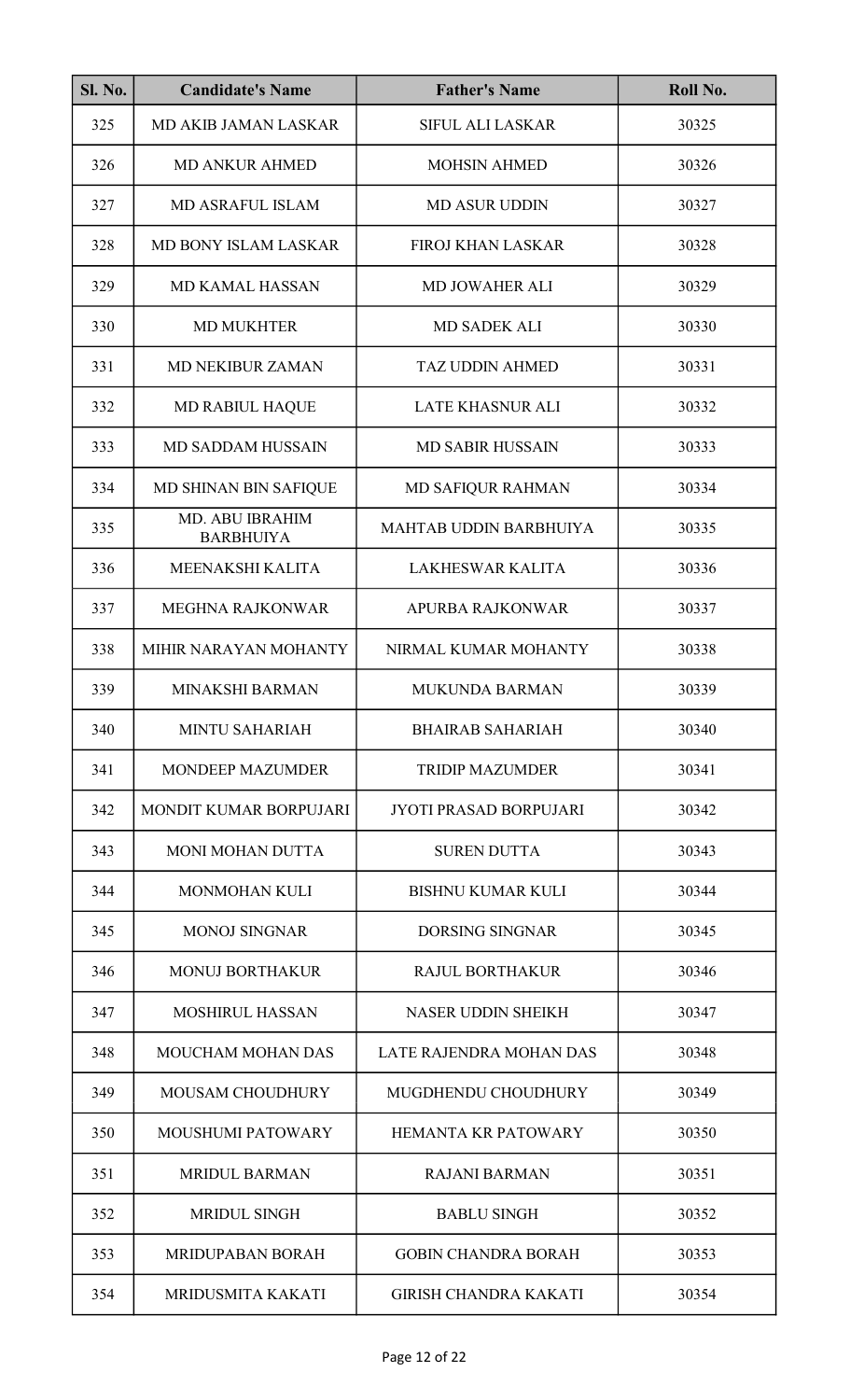| SI. No. | <b>Candidate's Name</b>           | <b>Father's Name</b>        | Roll No. |
|---------|-----------------------------------|-----------------------------|----------|
| 355     | MRIGANKA KASHYAP<br><b>SARMAH</b> | RAMENDRA NATH SARMAH        | 30355    |
| 356     | <b>MRINMOY MUDAI</b>              | <b>GOLAP MUDAI</b>          | 30356    |
| 357     | <b>MUNMEE SAIKIA</b>              | <b>JOGEN CHANDRA SAIKIA</b> | 30357    |
| 358     | MUSTAFA WASIR AHMED               | <b>MAHAR UDDIN AHMED</b>    | 30358    |
| 359     | NABAJYOTI NATH                    | <b>BIREN CHANDRA NATH</b>   | 30359    |
| 360     | NANDAN BIKASH SARMA               | <b>BIMALENDRA SARMA</b>     | 30360    |
| 361     | NAVAJYOTI SAIKIA                  | <b>CHENIRAM SAIKIA</b>      | 30361    |
| 362     | NAYAN JYOTI BORAH                 | <b>HORESH BORAH</b>         | 30362    |
| 363     | NAYAN JYOTI KALITA                | LT AJIT KUMAR KALITA        | 30363    |
| 364     | NAYAN JYOTI PAHTAK                | DAYANANDA PATHAK            | 30364    |
| 365     | NAYAN JYOTI TALUKDAR              | <b>NAUDHAN TALUKDAR</b>     | 30365    |
| 366     | NAYAN MANI SARMA                  | PRAFULLA SARMA              | 30366    |
| 367     | <b>NAYAN MONI DAS</b>             | <b>NANDESWAR DAS</b>        | 30367    |
| 368     | NAYANJYOTI DEKA                   | KALPA RAM DEKA              | 30368    |
| 369     | NAYANJYOTI LAHKAR                 | KAILASH CHANDRA LAHKAR      | 30369    |
| 370     | <b>NAZBEEN SULTANA</b>            | <b>RAFIUL HUSSAIN</b>       | 30370    |
| 371     | <b>NAZIMUDDIN AHMED</b>           | <b>HASIMUDDIN AHMED</b>     | 30371    |
| 372     | NEELAM KUMAR SARMA                | KULENDRA SARMA              | 30372    |
| 373     | NEELKAMAL PARASAR                 | AMBIKA PRASAD DEVA SARMA    | 30373    |
| 374     | <b>NIBEDITA BORO</b>              | <b>RANJAY BORO</b>          | 30374    |
| 375     | <b>NIBHA MARAK</b>                | <b>MANURAM MARAK</b>        | 30375    |
| 376     | NILAKSHI DEKA                     | <b>ABANI KUMAR DEKA</b>     | 30376    |
| 377     | NILAKSHI KAKATI                   | LT BIREN KAKATI             | 30377    |
| 378     | <b>NILAKSHI MALI</b>              | <b>KAMINI KUMAR MALI</b>    | 30378    |
| 379     | <b>NILAM PATHAK</b>               | DALIM CHANDRA PATHAK        | 30379    |
| 380     | NILANJANA KASHYAP                 | <b>MUKUL BORA</b>           | 30380    |
| 381     | NILOTPAL BARMAN                   | <b>K C BARMAN</b>           | 30381    |
| 382     | <b>NIPAM KISHAN</b>               | PANTOO KISHAN               | 30382    |
| 383     | NIPANKA CHOUDHURY                 | RAMENDRA NATH CHOUDHURY     | 30383    |
| 384     | NIPEN SARMA MOZINDER              | KSHIRODE CH SARMA MOZINDER  | 30384    |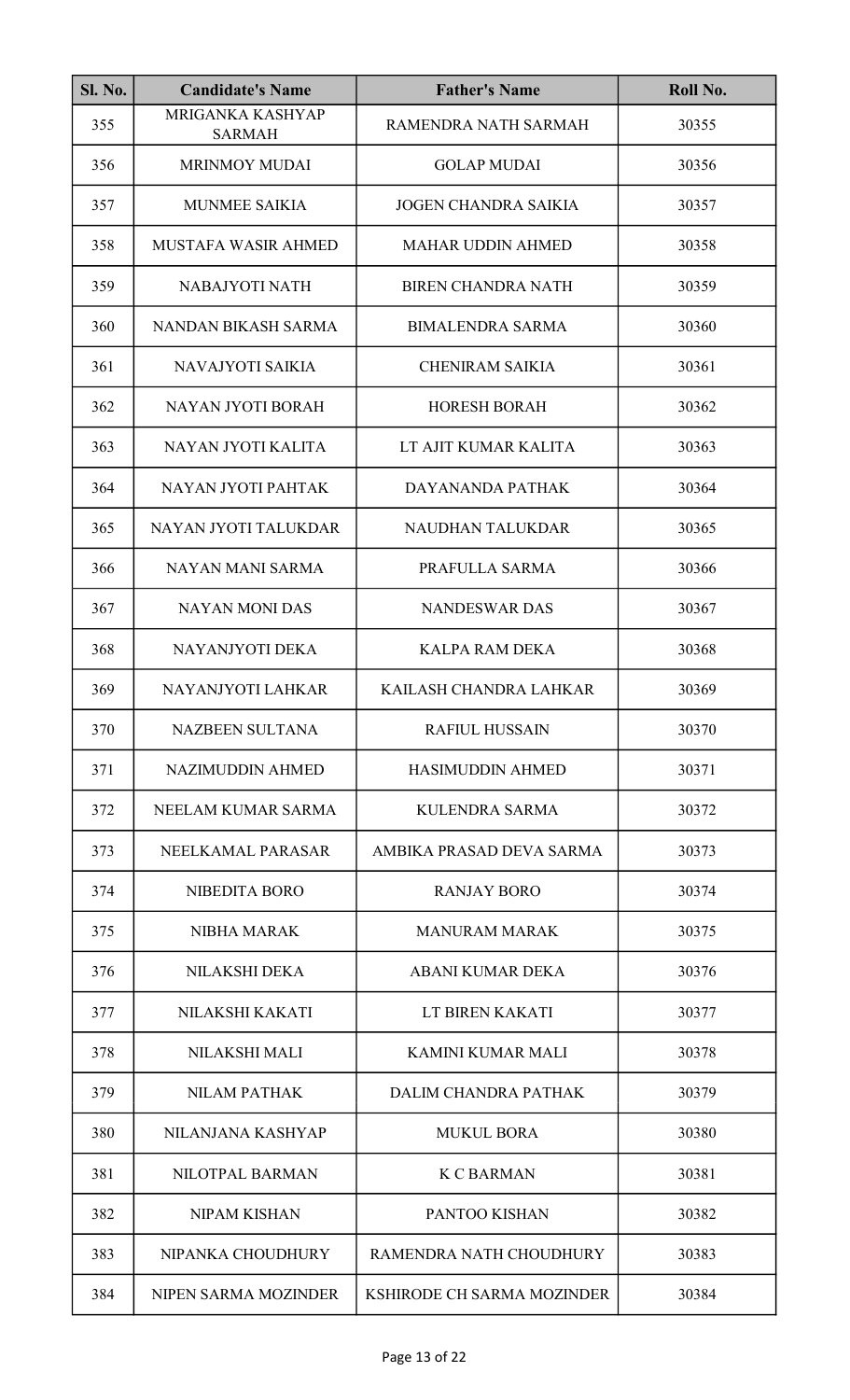| <b>Sl. No.</b> | <b>Candidate's Name</b>               | <b>Father's Name</b>        | Roll No. |
|----------------|---------------------------------------|-----------------------------|----------|
| 385            | <b>NIPU DAS</b>                       | <b>UMESH CHANDRA DAS</b>    | 30385    |
| 386            | NIRMALA INGTI                         | NAREN CHANDRA INGTI         | 30386    |
| 387            | NIROD HAZARIKA                        | <b>JOGESH HAZARIKA</b>      | 30387    |
| 388            | <b>NITALI PEGU</b>                    | <b>MONIKANTA PEGU</b>       | 30388    |
| 389            | NITUL KUMAR DAS                       | <b>LOHIT KUMAR DAS</b>      | 30389    |
| 390            | NITYANANDA SONOWAL                    | <b>BIPIN SONOWAL</b>        | 30390    |
| 391            | NRIPEN DUTTA                          | <b>MUHIDHAR DUTTA</b>       | 30391    |
| 392            | <b>NURUL HASSAN AHMED</b>             | <b>ABDUL BATEN AHMED</b>    | 30392    |
| 393            | <b>OLYVEENA ANDREW</b>                | <b>ROZEN ANDREW</b>         | 30393    |
| 394            | PAHLLAJ RAJ BORUAH                    | <b>DINA NATH CHANGMAI</b>   | 30394    |
| 395            | PALAKH GOGOI                          | <b>BIBEKANANDA GOGOI</b>    | 30395    |
| 396            | PALASH MUKUL DAS                      | PRABIN DAS                  | 30396    |
| 397            | <b>PALLAB DAS</b>                     | <b>BRAJENDRA NATH DAS</b>   | 30397    |
| 398            | PALLABI GOGOI                         | <b>ARUN GOGOI</b>           | 30398    |
| 399            | PALLAVI BORTHAKUR                     | <b>ATUL BORTHAKUR</b>       | 30399    |
| 400            | PALLAVI ROY                           | <b>ASHIT ROY</b>            | 30400    |
| 401            | <b>PALLB DAS</b>                      | <b>HARIPADA DAS</b>         | 30401    |
| 402            | PANKIM KUMAR KALITA                   | PRADIP KUMAR KALITA         | 30402    |
| 403            | PAPUMONI GOGOI                        | <b>PRADIP GOGOI</b>         | 30403    |
| 404            | PARAG SARMA                           | <b>BRAJESWAR SARMA</b>      | 30404    |
| 405            | PARESH GAYARI                         | <b>GAGAN GAYARI</b>         | 30405    |
| 406            | PARLEE DOLEY                          | <b>BHANURAM DOLEY</b>       | 30406    |
| 407            | PARTH PROTIM DUTTA                    | <b>MUHIDHAR DUTTA</b>       | 30407    |
| 408            | PARTHA JYOTI BORAH                    | <b>SUREN BORAH</b>          | 30408    |
| 409            | PARTHA MITRA                          | <b>TAPAN KUMAR MITRA</b>    | 30409    |
| 410            | PARTHA PRATIM<br><b>BHATTACHARYYA</b> | PURNA BHATTACHARYYA         | 30410    |
| 411            | PARTHA PRATIM GOGOI                   | <b>DURGESWAR GOGOI</b>      | 30411    |
| 412            | PARTHA PRATIM MEDHI                   | <b>LATE GOBINDA MEDHI</b>   | 30412    |
| 413            | PARTHA PRATIM PATHAK                  | <b>GOJENDRA NATH PATHAK</b> | 30413    |
| 414            | PARTHA PRATIM PAUL                    | PRADIP KUMAR PAUL           | 30414    |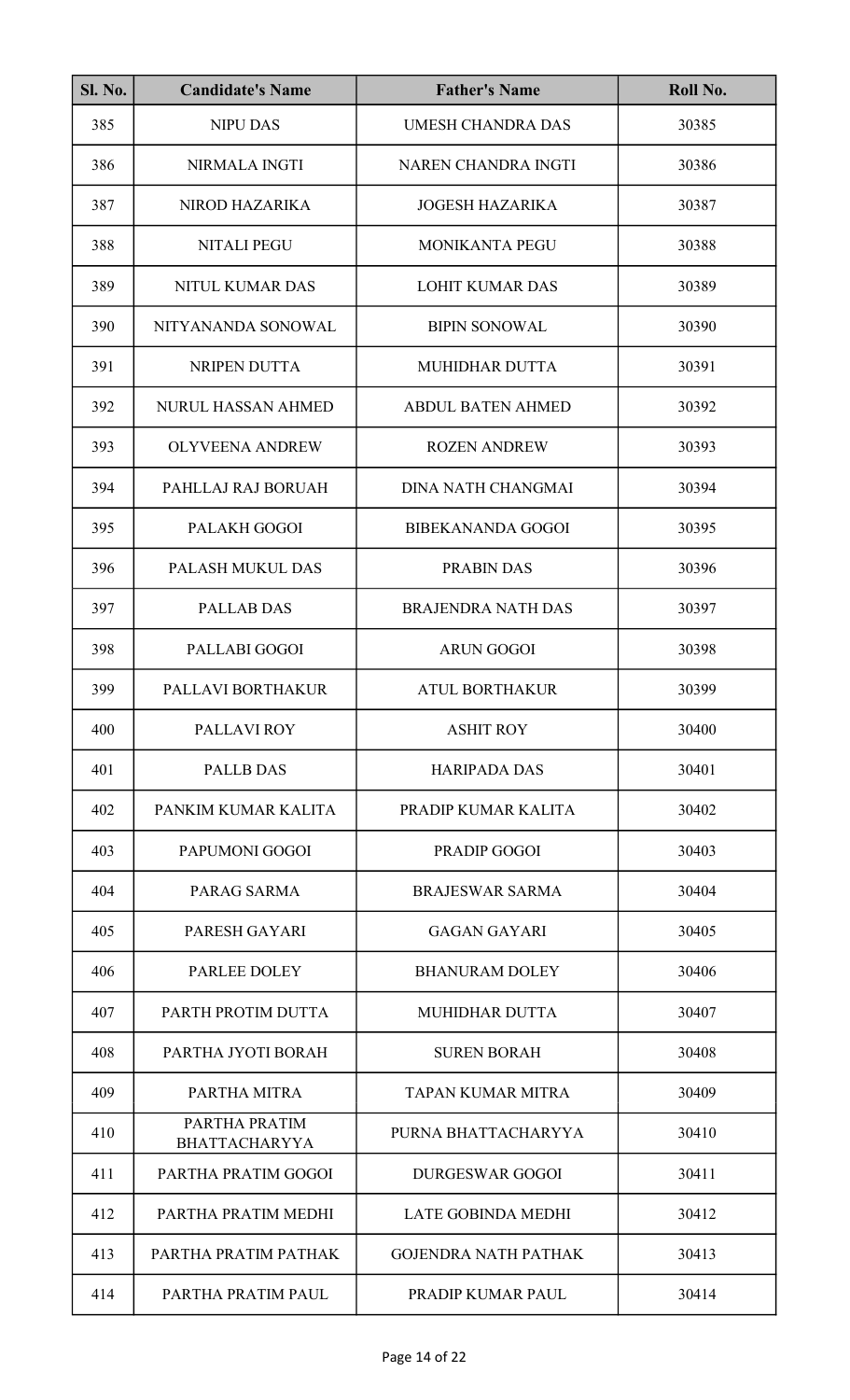| <b>Sl. No.</b> | <b>Candidate's Name</b>              | <b>Father's Name</b>         | Roll No. |
|----------------|--------------------------------------|------------------------------|----------|
| 415            | PINKU BARMAN                         | <b>NRIPEN BARMAN</b>         | 30415    |
| 416            | PLABAN KUMAR KALITA                  | ANIL CHANDRA KALITA          | 30416    |
| 417            | PLABITA BARUAH                       | LT DR NIRANJAN               | 30417    |
| 418            | POOJA BORA                           | <b>RAJEN BORA</b>            | 30418    |
| 419            | POOJA DEORI                          | ROBIN CHANDRA DEORI          | 30419    |
| 420            | PRABAL LASKAR                        | <b>JATIRAM LASKAR</b>        | 30420    |
| 421            | PRAGATI GUPTA                        | DHARMENDRA KUMAR GUPTA       | 30421    |
| 422            | PRAJNAN HALOI                        | <b>SARAT CHANDRA HALOI</b>   | 30422    |
| 423            | PRAKASH BARMAN                       | ATUL CHANDRA BARMAN          | 30423    |
| 424            | PRAN KRISHNA DEKA                    | <b>BIDYARAM DEKA</b>         | 30424    |
| 425            | PRANAB GOSWAMI                       | <b>SACHIN GOSWAMI</b>        | 30425    |
| 426            | PRANAB JYOTI MAHANTA                 | LILA KANTA MAHANTA           | 30426    |
| 427            | PRANGON PRITOM GOGOI                 | <b>BIREN GOGOI</b>           | 30427    |
| 428            | PRANJAL PRATIM MECH                  | HARENDRA NATH MECH           | 30428    |
| 429            | PRANJAL SONOWAL                      | RAMAKANTA SONOWAL            | 30429    |
| 430            | PRANJIT PATOWARY                     | <b>ATUL PATOWARY</b>         | 30430    |
| 431            | PRANJIT TALUKDAR                     | AJIT CHANDRA TALUKDAR        | 30431    |
| 432            | PRANTIK GUPTA                        | <b>MRINAL KANTI GUPTA</b>    | 30432    |
| 433            | PRANTIK SARMA                        | PANKAJ SARMA                 | 30433    |
| 434            | PRARTHANA DAS                        | <b>NABA KUMAR DAS</b>        | 30434    |
| 435            | PRASENJIT MAZUMDAR                   | PRADIP MAZUMDAR              | 30435    |
| 436            | PRASHANT CHOUDHURY                   | <b>ASHOK KUMAR CHOUDHURY</b> | 30436    |
| 437            | PRATIBHA DAS                         | <b>NAREN CHANDRA DAS</b>     | 30437    |
| 438            | PRATICK KESHAN                       | PRAKASH KESHAN               | 30438    |
| 439            | PRATIK DUTTA                         | <b>JAYANTA KUMAR DUTTA</b>   | 30439    |
| 440            | PRATYASA BORA                        | <b>JIBESWAR BORA</b>         | 30440    |
| 441            | PRISKILA LALSANGKIM<br><b>BUHRIL</b> | <b>STEPHEN BUHRIL</b>        | 30441    |
| 442            | PRITAM BHUSHAN                       | <b>MAHAVIR PRASAD</b>        | 30442    |
| 443            | PRITAM GOALA                         | <b>RAMPIYAR GOALA</b>        | 30443    |
| 444            | PRITAM KUMAR ROY                     | PRADEEP KUMAR ROY            | 30444    |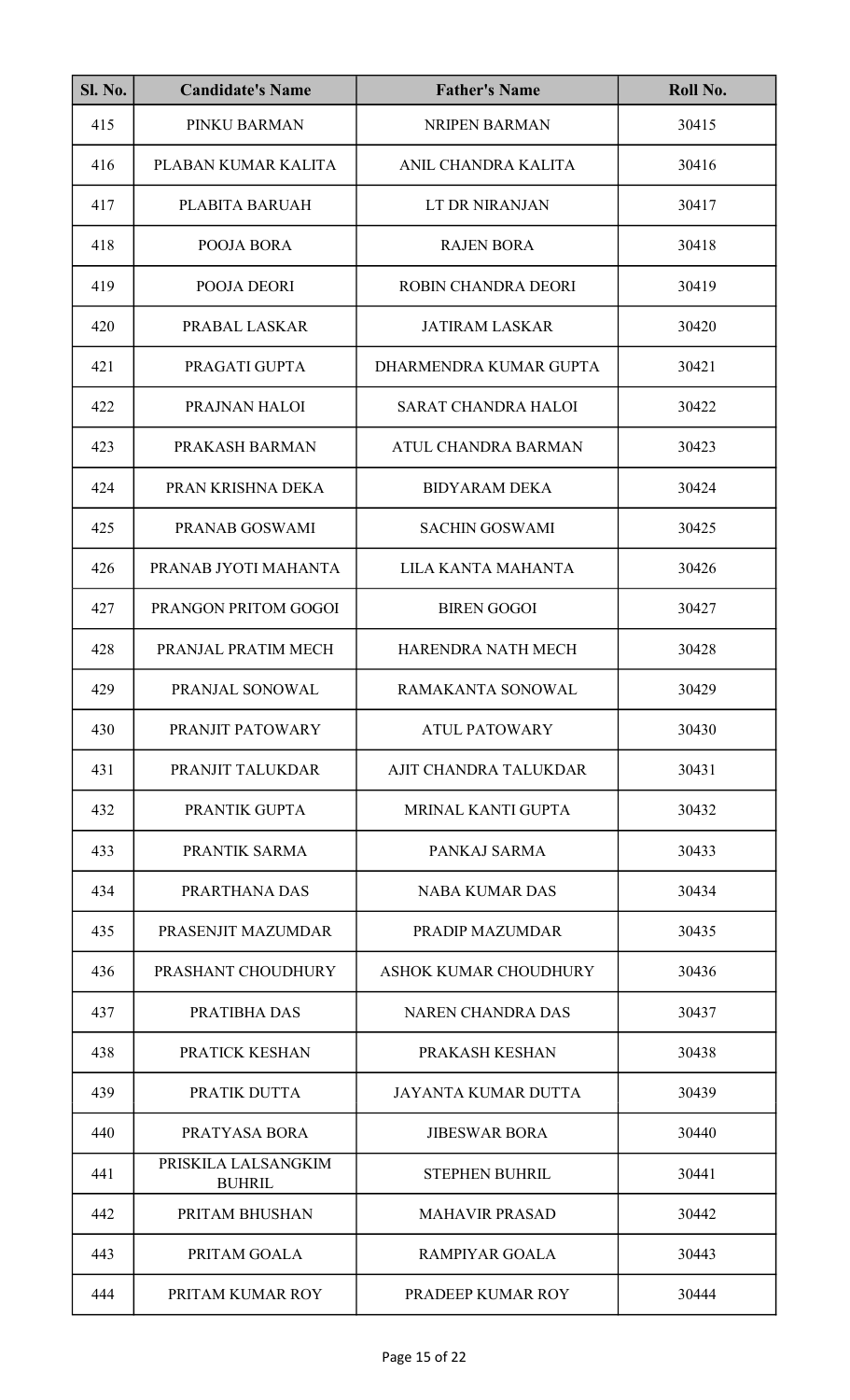| <b>Sl. No.</b> | <b>Candidate's Name</b> | <b>Father's Name</b>           | Roll No. |
|----------------|-------------------------|--------------------------------|----------|
| 445            | PRITAM SINGH            | <b>ASHINI KUMAR SINGH</b>      | 30445    |
| 446            | PRITHVI NARAYAN SINHA   | <b>GOPENDRA KUMAR SINHA</b>    | 30446    |
| 447            | PRITISMRITA CHOUDHURY   | LT KARUNA KANTA CHOUDHURY      | 30447    |
| 448            | PRITOM PARASHAR         | <b>JAGADISH GOSWAMI</b>        | 30448    |
| 449            | PRIYA BHUYAN            | <b>TILOK BHUYAN</b>            | 30449    |
| 450            | PRIYAKSHI SHYAM         | PADMA SHYAM                    | 30450    |
| 451            | PRIYANANDINI DAS        | <b>GANESH CHANDRA DAS</b>      | 30451    |
| 452            | PRIYANKA BHUYAN         | PRADIP KUMAR BHUYAN            | 30452    |
| 453            | PRIYANKA CHAKRAVARTY    | KHANINDRA CH CHAKRAVARTY       | 30453    |
| 454            | PRIYANKA CHOUDHURY      | PULIN CHOUDHURY                | 30454    |
| 455            | PRIYANKA GOSWAMI        | <b>RANA PRATAP GOSWAMI</b>     | 30455    |
| 456            | PRIYANKA JB NATH        | <b>JAGAT CHANDRA NATH</b>      | 30456    |
| 457            | PRIYANKA KALITA         | <b>TARUN KALITA</b>            | 30457    |
| 458            | PRIYANKA NATH           | <b>RAMESWAR NATH</b>           | 30458    |
| 459            | PRIYANKA PACHANI        | <b>BISWAJIT PACHANI</b>        | 30459    |
| 460            | PRIYANKU GOSWAMI        | NARNARAYAN GOSWAMI             | 30460    |
| 461            | PRIYOJIT BONIKYA        | PORIMAL BONIKYA                | 30461    |
| 462            | PROBIN KUMAR NATH       | PRADYOT KANTI NATH             | 30462    |
| 463            | PROJIT LANGTHASA        | NAKUL LANGTHASA                | 30463    |
| 464            | PROTAP SINGHA KONWAR    | <b>DULESWAR KONWAR</b>         | 30464    |
| 465            | PROTIM BORAH            | PADMA BORAH                    | 30465    |
| 466            | PROTIM JYOTI GOGOI      | PABITRA GOGOI                  | 30466    |
| 467            | PUJA HAZARIKA           | <b>JITEN HAZARIKA</b>          | 30467    |
| 468            | PULAK JYOTI MUDOI       | PARASHU RAM MUDOI              | 30468    |
| 469            | PULAKESH KUMAR KALITA   | LANKESWAR KALITA               | 30469    |
| 470            | <b>PUSHPA GAUR</b>      | <b>MAHANGOO</b>                | 30470    |
| 471            | PUSHPANJALEE KONWAR     | <b>NARESH KONWAR</b>           | 30471    |
| 472            | <b>RABINA AHMED</b>     | <b>SAMSUDDIN AHMED</b>         | 30472    |
| 473            | <b>RACKTEM RAJGURU</b>  | <b>BHABESH CHANDRA RAJGURU</b> | 30473    |
| 474            | <b>RAHUL DAS BARUAH</b> | PROMOD DAS                     | 30474    |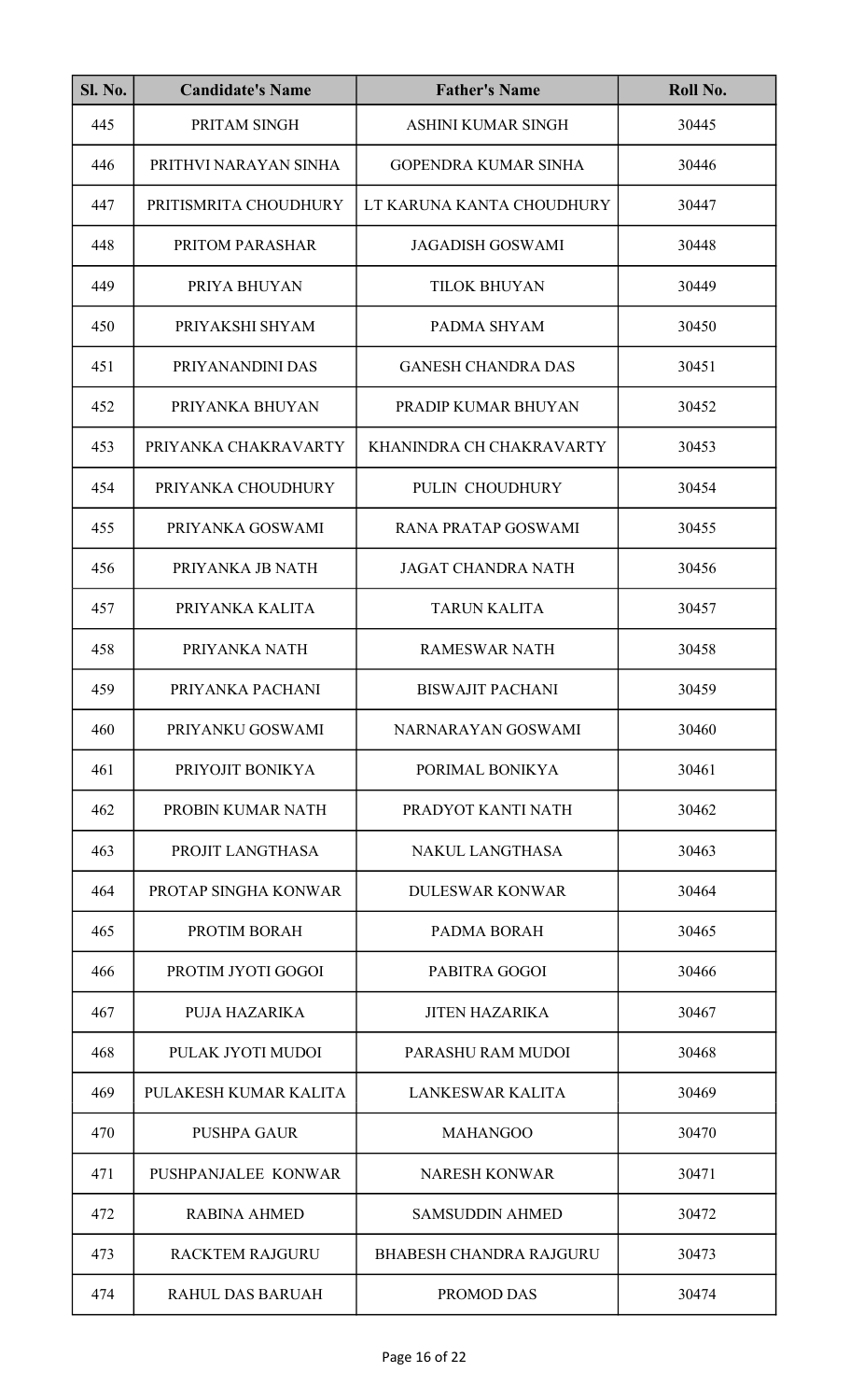| <b>Sl. No.</b> | <b>Candidate's Name</b>  | <b>Father's Name</b>         | Roll No. |
|----------------|--------------------------|------------------------------|----------|
| 475            | RAHUL KUMAR ROSHAN       | <b>RAJ KISHOR MAHTO</b>      | 30475    |
| 476            | <b>RAHUL ROY</b>         | <b>LAL BABU ROY</b>          | 30476    |
| 477            | <b>RAHUL SARMA</b>       | <b>KRISHNA LAL SHARMA</b>    | 30477    |
| 478            | <b>RAHUL TARAFDER</b>    | <b>JYOTI BHUSAN TARAFDER</b> | 30478    |
| 479            | <b>RAJANI SAIKIA</b>     | LAKHIKANTA SAIKIA            | 30479    |
| 480            | <b>RAJASHREE KONWAR</b>  | <b>BIPIN KONWAR</b>          | 30480    |
| 481            | <b>RAJDEEP BORGOHAIN</b> | PURNA KANTA BORGOHAIN        | 30481    |
| 482            | <b>RAJDEEP SUTRADHAR</b> | <b>KANAK SUTRADHAR</b>       | 30482    |
| 483            | <b>RAJEEV KUMAR</b>      | <b>RAMESHWAR SINGH</b>       | 30483    |
| 484            | <b>RAJIB DUTTA</b>       | KAMAL CHANDRA DUTTA          | 30484    |
| 485            | <b>RAJIB KALITA</b>      | HIT RAM KALITA               | 30485    |
| 486            | <b>RAJIB KUMAR SAHA</b>  | <b>MANARANJAN SAHA</b>       | 30486    |
| 487            | RAJKISHUR SAIKIA         | <b>BUBUL CHANDRA SAIKIA</b>  | 30487    |
| 488            | RAJPALLAV MAHANTA        | <b>BAGDEV MAHANTA</b>        | 30488    |
| 489            | <b>RAJUMONI NATH</b>     | <b>BETRA RAM NATH</b>        | 30489    |
| 490            | <b>RAKESH KUMAR</b>      | LATE CHAKRADHAR DEKA         | 30490    |
| 491            | <b>RAKESH RANJAN</b>     | <b>KAMLANAND JHA</b>         | 30491    |
| 492            | <b>RAKTIM SAIKIA</b>     | <b>SIBA SAIKIA</b>           | 30492    |
| 493            | <b>RAMEN BAISHYA</b>     | DEBENDRA NATH BAISHYA        | 30493    |
| 494            | <b>RANDHIR SHARMA</b>    | <b>ARJUN SHARMA</b>          | 30494    |
| 495            | <b>RANDIB SHARMA</b>     | <b>RAJIB SHARMA</b>          | 30495    |
| 496            | <b>RANTU MONI BORAH</b>  | <b>JITEN CHANDRA BORAH</b>   | 30496    |
| 497            | <b>RAVI GOGOI</b>        | PRADIP CHANDRA GOGOI         | 30497    |
| 498            | <b>RAVI KANT TIWARI</b>  | <b>TARKESHWAR TIWARI</b>     | 30498    |
| 499            | <b>RAVI KUMAR ROY</b>    | <b>SHANKAR ROY</b>           | 30499    |
| 500            | <b>RAZIA SULTANA</b>     | <b>MD MANNAN AHMED</b>       | 30500    |
| 501            | <b>REBIKA MAIBANGSA</b>  | NRIPENDRA MAIBANGSA          | 30501    |
| 502            | REKHA RANI KUTUM         | <b>DUTI RAM KUTUM</b>        | 30502    |
| 503            | RESHMINA BARBHUYAN       | SIRAJUL HAQUE BARBHUYAN      | 30503    |
| 504            | <b>RIA BHUYAN</b>        | <b>TILOK BHUYAN</b>          | 30504    |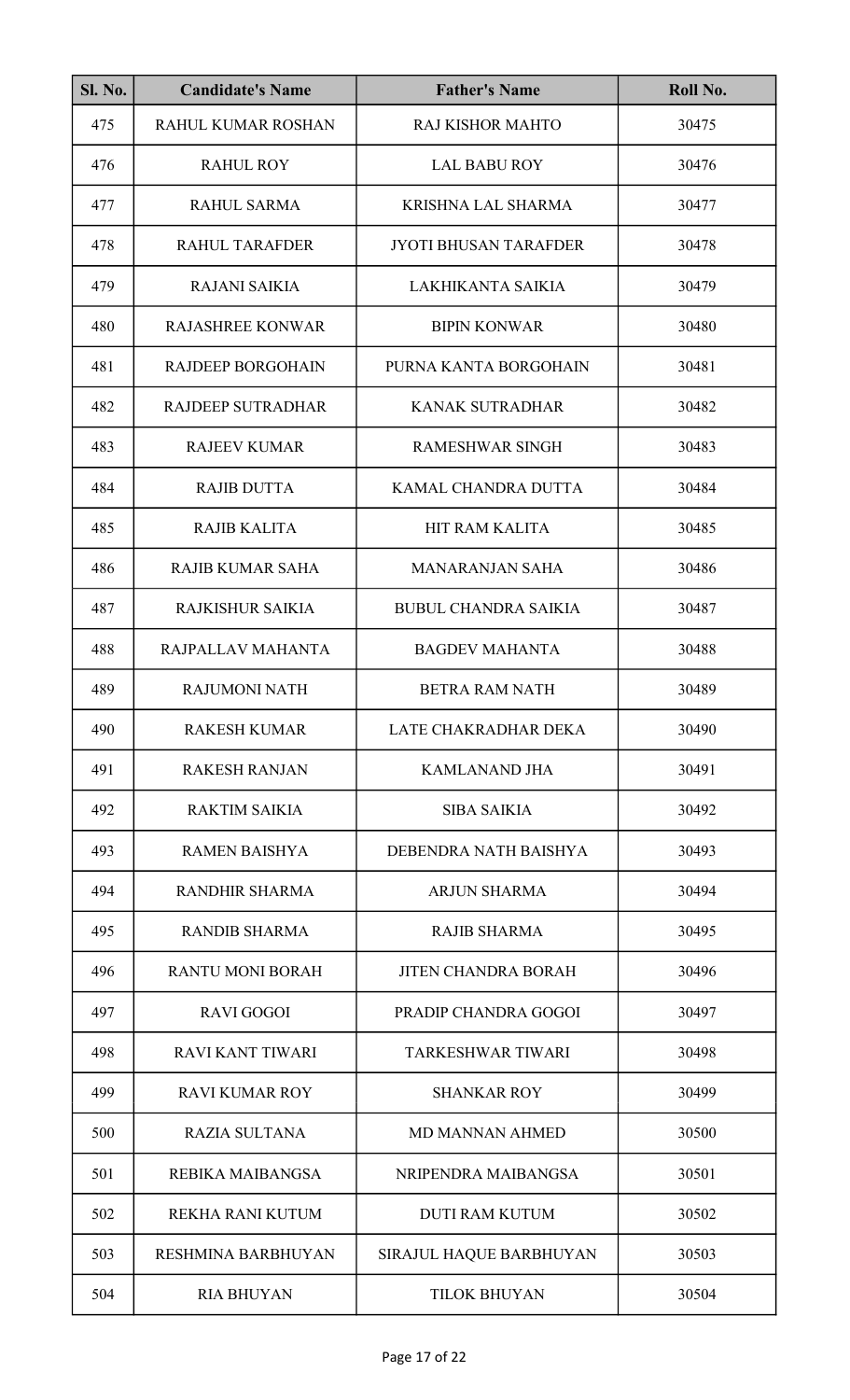| <b>Sl. No.</b> | <b>Candidate's Name</b>     | <b>Father's Name</b>        | Roll No. |
|----------------|-----------------------------|-----------------------------|----------|
| 505            | <b>RIDIP DUTTA</b>          | PURNANANDA DUTTA            | 30505    |
| 506            | RINKU DOLEY                 | NIRMAL DOLEY                | 30506    |
| 507            | <b>RINTU TAMULI</b>         | <b>BADAN CHANDRA TAMULI</b> | 30507    |
| 508            | RIPUNJOY CHOUDHURY          | PANKAJ CHOUDHURY            | 30508    |
| 509            | <b>RISHAVI BORTHAKUR</b>    | <b>AMAL BORTHAKUR</b>       | 30509    |
| 510            | <b>RISHIKESH DUTTA</b>      | <b>MRIDUL DUTTA</b>         | 30510    |
| 511            | RITUMONI HALOI              | <b>ACHYUT HALOI</b>         | 30511    |
| 512            | RITUPARNA KUMBANG           | LAKHI KANTA KUMBANG         | 30512    |
| 513            | <b>RITUPARNO BORUAH</b>     | <b>JADAV CHANDRA BORUAH</b> | 30513    |
| 514            | RITURAJ KHANIKAR            | PRADIP KHANIKAR             | 30514    |
| 515            | RITURAJ SAIKIA              | <b>BINOY MOHAN SAIKIA</b>   | 30515    |
| 516            | <b>ROKTIM MOHAN</b>         | DHRUBA JYOTI MOHAN          | 30516    |
| 517            | <b>RUBUL HALOI</b>          | <b>NARESWAR HALOI</b>       | 30517    |
| 518            | <b>RUBUL KALITA</b>         | PRABHAT KALITA              | 30518    |
| 519            | RUBUL TALUKDAR              | MONOMOHAN TALUKDAR          | 30519    |
| 520            | <b>RUCHIKA</b>              | <b>BALDEV SINGH</b>         | 30520    |
| 521            | <b>RUKMINI BEYPI</b>        | <b>HARSING BEY</b>          | 30521    |
| 522            | RUMA DEKA                   | <b>LANKESWAR DEKA</b>       | 30522    |
| 523            | <b>RUMA DEVI</b>            | <b>BIRENDRA NATH SARMAH</b> | 30523    |
| 524            | <b>RUMPEE BORA</b>          | <b>LATE ARUNJYOTI BORA</b>  | 30524    |
| 525            | <b>RUP KAMAL KUTUM</b>      | <b>LAKHYA KUTUM</b>         | 30525    |
| 526            | <b>RUPAM NATH</b>           | <b>HRIDAY RANJAN NATH</b>   | 30526    |
| 527            | RUPJYOTI KOTOKY             | <b>BINODE KOTOKY</b>        | 30527    |
| 528            | RUPMILI TERANGPI            | <b>RAJEN TERANG</b>         | 30528    |
| 529            | RUPSIKHA BORAH              | ATUL CHANDRA BORAH          | 30529    |
| 530            | <b>SABIHA RAIYESHA</b>      | <b>ATAUR RAHMAN</b>         | 30530    |
| 531            | <b>SABNAM SEHNAZ</b>        | <b>DERAJUDDIN AHMED</b>     | 30531    |
| 532            | <b>SACHANGKA TALUKDAR</b>   | <b>JYOTISH TALUKDAR</b>     | 30532    |
| 533            | <b>SACHANKAR BURAGOHAIN</b> | <b>SURESH BURAGOHAIN</b>    | 30533    |
| 534            | <b>SAGAR DEV SARMAH</b>     | PRAFULLA CHANDRA SARMAH     | 30534    |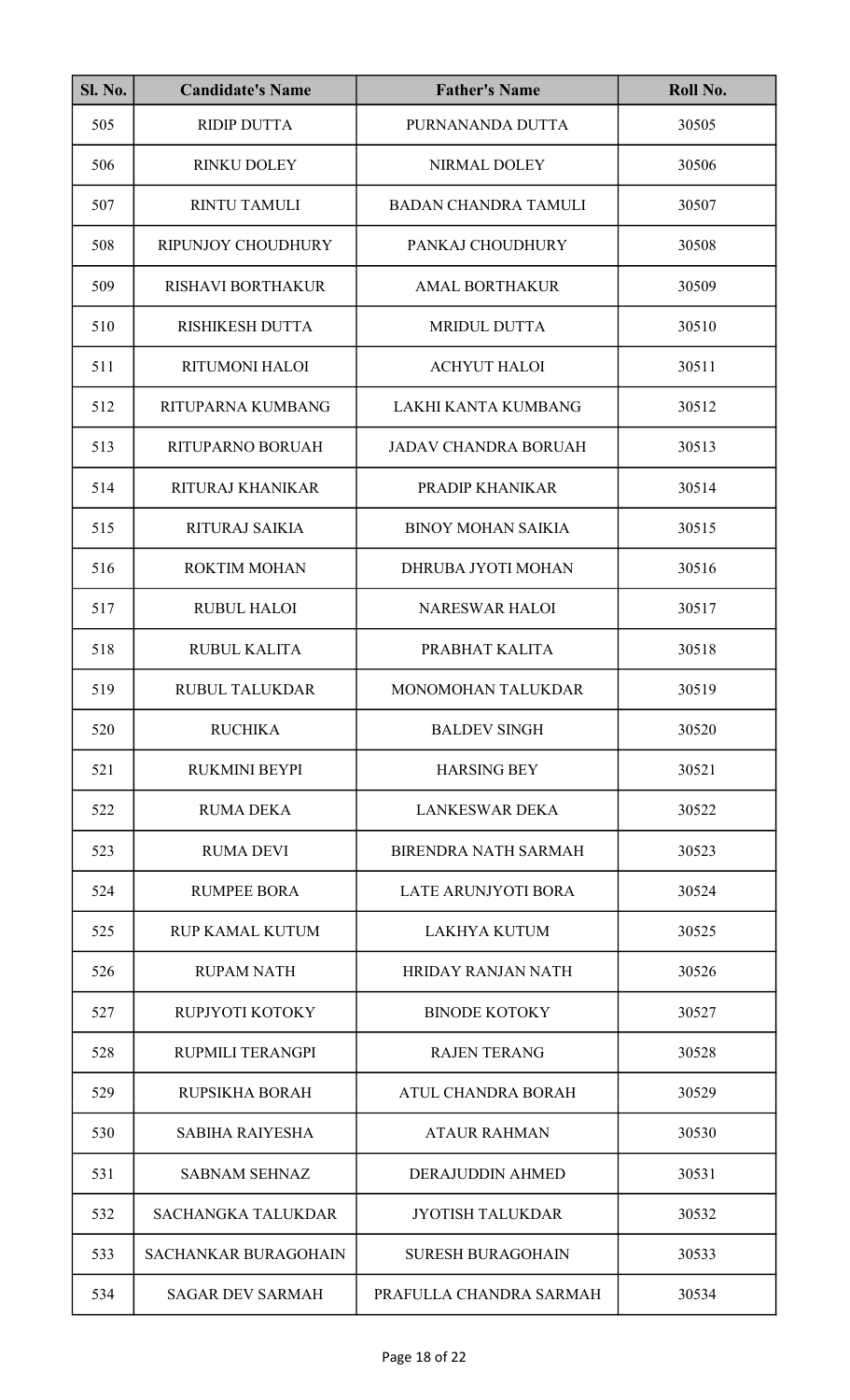| <b>Sl. No.</b> | <b>Candidate's Name</b>                  | <b>Father's Name</b>        | Roll No. |
|----------------|------------------------------------------|-----------------------------|----------|
| 535            | <b>SAHID ANSARI</b>                      | <b>SADIK ANSARI</b>         | 30535    |
| 536            | <b>SAHIDUL ISLAM</b>                     | <b>RABIN ALI</b>            | 30536    |
| 537            | <b>SAMIRAN DAS</b>                       | <b>NARAYAN CHANDRA DAS</b>  | 30537    |
| 538            | <b>SAMPURNA KAUSHIK</b>                  | ASHOK KUMAR SARMAH          | 30538    |
| 539            | <b>SANCHITA NATH</b>                     | <b>BASANTA KUMAR NATH</b>   | 30539    |
| 540            | <b>SANDIP TALUKDAR</b>                   | <b>AMIYA TALUKDAR</b>       | 30540    |
| 541            | SANGHAMITRA HAZARIKA                     | HEMANTA HAZARIKA            | 30541    |
| 542            | <b>SANJIB HAZARIKA</b>                   | DHIRENDRA NATH HAZARIKA     | 30542    |
| 543            | <b>SANJIB KALITA</b>                     | <b>BASAB CHANDRA KALITA</b> | 30543    |
| 544            | <b>SANJIT BRAHMA</b>                     | <b>TARANI SEN BRAHMA</b>    | 30544    |
| 545            | <b>SANJUKTA GOGOI</b>                    | <b>JITEN GOGOI</b>          | 30545    |
| 546            | <b>SANKAR BHARALI</b>                    | CHANDRA KANTA BHARALI       | 30546    |
| 547            | <b>SANTANU DEKA</b>                      | <b>KHANINDRA DEKA</b>       | 30547    |
| 548            | <b>SAOUHRIDYA PRAN</b><br><b>KASHYAP</b> | PRANAV PRAN GOSWAMI         | 30548    |
| 549            | SAPONJYOTI DEB NATH                      | DEBANANDA DEB NATH          | 30549    |
| 550            | <b>SAPTARSHI PUJARI</b>                  | ABANI MADHAV SARMA PUZARI   | 30550    |
| 551            | <b>SARANGA PANI BORAH</b>                | <b>RAJIB KUMAR BORAH</b>    | 30551    |
| 552            | <b>SASWATI SARMAH</b>                    | <b>BHABANI KANTA SARMAH</b> | 30552    |
| 553            | SATYABRATA RUDRAPAUL                     | <b>SUGACHAND RUDRAPAUL</b>  | 30553    |
| 554            | <b>SATYAJIT PHUKAN</b>                   | <b>RAJAT PHUKAN</b>         | 30554    |
| 555            | <b>SATYAJIT SAHA</b>                     | <b>SACHIDULAL SAHA</b>      | 30555    |
| 556            | <b>SAUNAK DUTTA</b>                      | <b>SUSHANTA DUTTA</b>       | 30556    |
| 557            | <b>SAURABH KUMAR</b>                     | <b>KLTIWARI</b>             | 30557    |
| 558            | <b>SAURAV DAS</b>                        | PHANI DHAR DAS              | 30558    |
| 559            | <b>SAURAV KUMAR BORUAH</b>               | <b>BROJEN BORUAH</b>        | 30559    |
| 560            | <b>SAUVIK DAS</b>                        | ARDHENDU SEKHAR DAS         | 30560    |
| 561            | <b>SAYAN GUPTA</b>                       | <b>SWAPAN KUMAR GUPTA</b>   | 30561    |
| 562            | <b>SHAHIDUL ISLAM</b>                    | <b>HAZRAT ALI</b>           | 30562    |
| 563            | <b>SHAHINOOR ISLAM</b>                   | <b>SHAHADOT HUSSAIN</b>     | 30563    |
| 564            | <b>SHAHJUBIN RAHMAN</b>                  | <b>ABDUR RAHMAN</b>         | 30564    |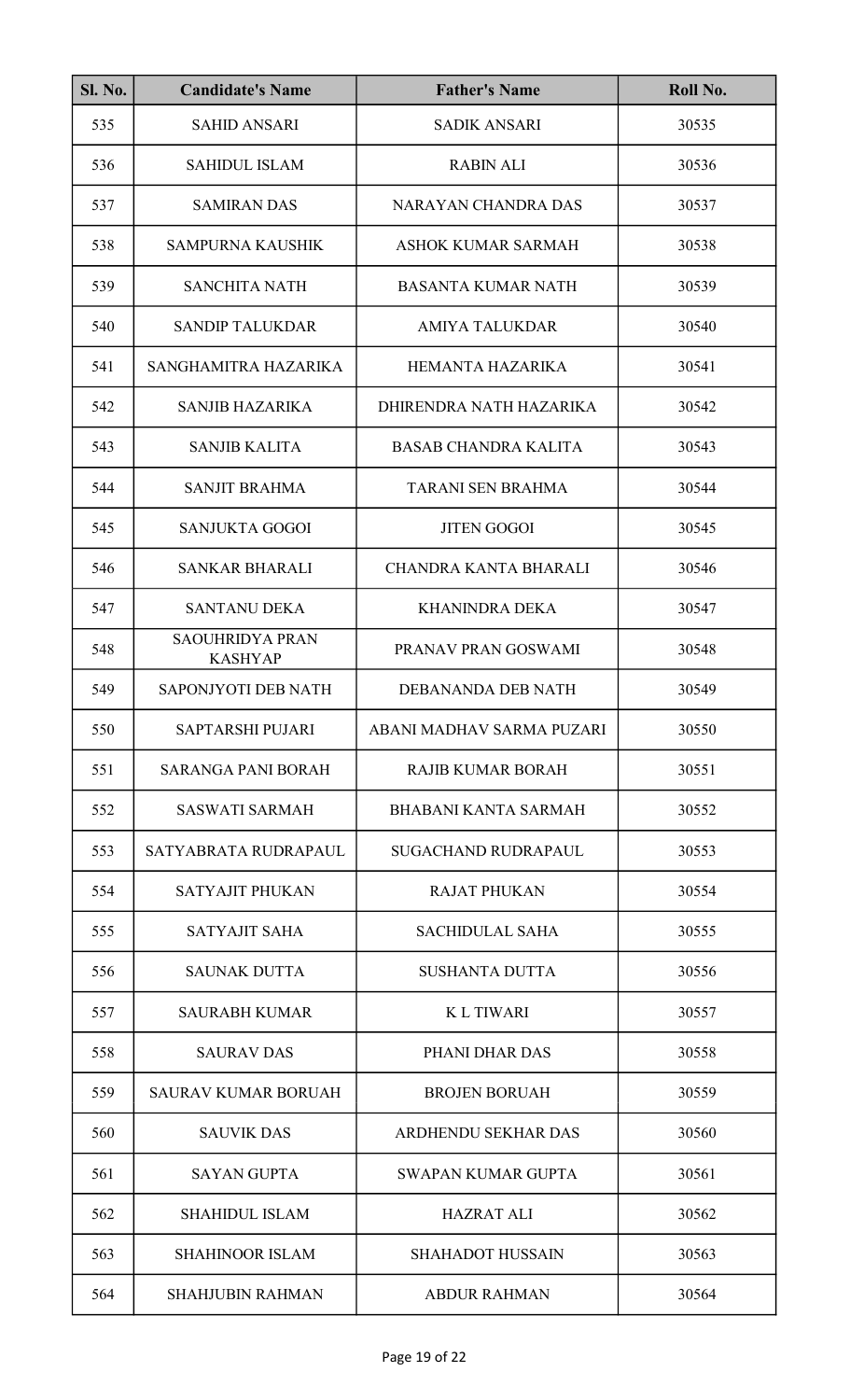| <b>Sl. No.</b> | <b>Candidate's Name</b>                    | <b>Father's Name</b>         | Roll No. |
|----------------|--------------------------------------------|------------------------------|----------|
| 565            | <b>SHARMILA WAHENGBAM</b><br><b>SARMA</b>  | WAHENGBAM DAMU SINGH         | 30565    |
| 566            | SHEKHAR JYOTI PHUKAN                       | <b>BIPIN PHUKAN</b>          | 30566    |
| 567            | <b>SHIBANGI BORUAH</b>                     | <b>MRIGEN BORUAH</b>         | 30567    |
| 568            | <b>SHIKHA KAKATI</b>                       | DHIRNATH KAKATI              | 30568    |
| 569            | <b>SHREEMANT BARUA</b>                     | ATUL CHANDRA BORUAH          | 30569    |
| 570            | <b>SHUVOM DEB</b>                          | <b>SUBHRANGSU SEKHAR DEB</b> | 30570    |
| 571            | <b>SHYAMAL KRISHNA ROY</b>                 | UTTAM KUMAR ROY              | 30571    |
| 572            | SIDDARTHA BORUAH                           | PIRENDRA NARAYAN BORUAH      | 30572    |
| 573            | SIDDHARTHA PRATIM<br><b>BARUAH</b>         | <b>ARABINDA BARUAH</b>       | 30573    |
| 574            | SIDDHWANT SANKAR BARUA                     | SANKAR NARAYAN BARUA         | 30574    |
| 575            | <b>SIDHARTHA DEORI</b>                     | ARJUN CHANDRA DEORI          | 30575    |
| 576            | <b>SIKHAMONI MALI</b>                      | <b>BANESWAR MALI</b>         | 30576    |
| 577            | <b>SIKHASHRI BORA</b>                      | <b>SATYENDRA BORA</b>        | 30577    |
| 578            | SILPISIKHA SONOWAL                         | <b>RAJIB SONOWAL</b>         | 30578    |
| 579            | SIMANTA BORDOLOI                           | <b>INDRA PRASAD BORDOLOI</b> | 30579    |
| 580            | SIMANTA KISHOR GOSWAMI                     | TIRTHA PRASAD GOSWAMI        | 30580    |
| 581            | <b>SIMI GOYARI</b>                         | LT ANANTA KUMAR GOYARI       | 30581    |
| 582            | <b>SIMONA KAIMAL</b>                       | <b>SURESH KAIMAL</b>         | 30582    |
| 583            | SNEHANGSHU SEKHAR DAS                      | <b>SUDHANGSHU SEKHAR DAS</b> | 30583    |
| 584            | <b>SONY SAHU</b>                           | <b>JAGDISH PRASAD SAHU</b>   | 30584    |
| 585            | <b>SOUMAR SAIKIA</b>                       | <b>DILIP SAIKIA</b>          | 30585    |
| 586            | <b>SOURAV CHOUDHURY</b>                    | <b>BHUBANESWAR NATH</b>      | 30586    |
| 587            | <b>SOURAV DAS</b>                          | <b>SUBHASH CHANDRA DAS</b>   | 30587    |
| 588            | <b>SOURAV SAHA</b>                         | <b>SANKAR SAHA</b>           | 30588    |
| 589            | <b>SOUVIK PAUL</b>                         | NIHAR RANJAN PAUL            | 30589    |
| 590            | <b>SUBHA JYOTI</b><br><b>BHATTACHARJEE</b> | SONTOSH BHATTACHARJEE        | 30590    |
| 591            | <b>SUBHAM NATH</b>                         | <b>RAM MOHAN NATH</b>        | 30591    |
| 592            | <b>SUBIR NATH</b>                          | <b>SUDHANGSHU NATH</b>       | 30592    |
| 593            | <b>SUDIPTA DUTTA</b>                       | ROBINDRA NATH DUTTA          | 30593    |
| 594            | SUDIPTA SAIKIA                             | <b>GAJEN SAIKIA</b>          | 30594    |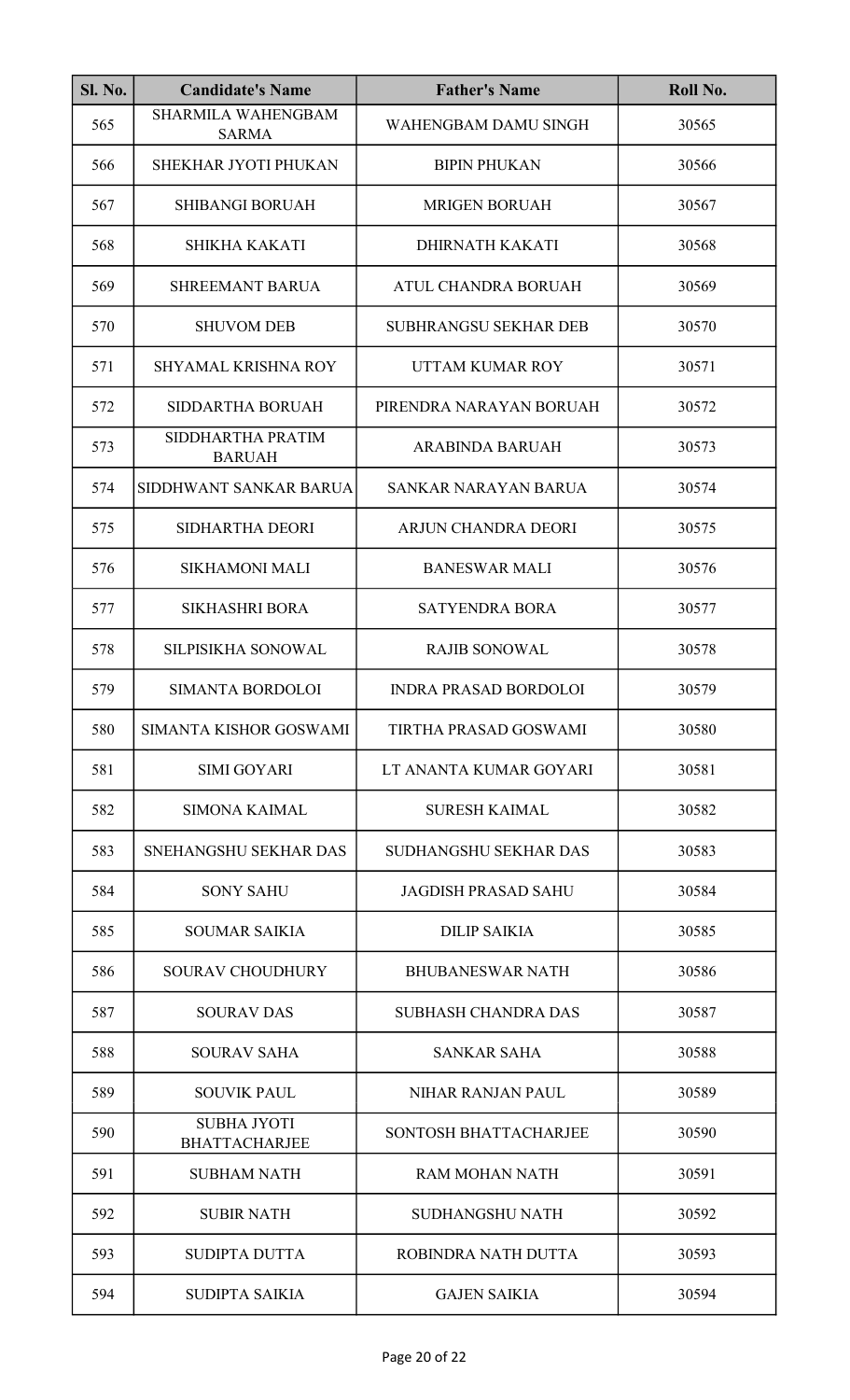| <b>Sl. No.</b> | <b>Candidate's Name</b>                 | <b>Father's Name</b>         | Roll No. |
|----------------|-----------------------------------------|------------------------------|----------|
| 595            | <b>SUKANYA BHUYAN</b>                   | <b>CHANDAN BHUYAN</b>        | 30595    |
| 596            | <b>SULEMAN HAQUE</b>                    | <b>SAMSER JAMAN</b>          | 30596    |
| 597            | <b>SUMEET KUNDU</b>                     | <b>SAMIR KUNDU</b>           | 30597    |
| 598            | <b>SUNAM SAHA</b>                       | <b>SUNIL KUMAR SAHA</b>      | 30598    |
| 599            | <b>SUNAYAN KASHYAP</b>                  | LT APURBA SARMAH             | 30599    |
| 600            | <b>SURAJ DULAKAKHORIA</b>               | DODHI DULAKAKHORIA           | 30600    |
| 601            | <b>SURAJIT PHUKON</b>                   | MOHENDRA PHUKON              | 30601    |
| 602            | <b>SURANGANA DUARAH</b>                 | <b>BABUL DUARAH</b>          | 30602    |
| 603            | <b>SWAPNADEEP BARUAH</b>                | NIPA KUMAR BARUAH            | 30603    |
| 604            | SWAPNALI HAZARIKA                       | RATUL CHANDRA HAZARIKA       | 30604    |
| 605            | <b>SYED ASHIQUE HUSSAIN</b>             | <b>SYED IMRAN HUSSAIN</b>    | 30605    |
| 606            | SYED TAZQUIR ALIM                       | <b>LATE SYED ABDUL ALIM</b>  | 30606    |
| 607            | <b>SYEDA AAFIA TANWIR</b>               | <b>SYED IFTIKHAR HUSSAIN</b> | 30607    |
| 608            | <b>TANIA DEY</b>                        | <b>TAPAN KUMAR DEY</b>       | 30608    |
| 609            | <b>TANMOY GHOSH</b>                     | TUHIN KANTI GHOSH            | 30609    |
| 610            | <b>TANUSHREE JB NATH</b>                | <b>JAGAT CHANDRA NATH</b>    | 30610    |
| 611            | <b>TAPAN JYOTI SARMAH</b>               | <b>JITEN SARMAH</b>          | 30611    |
| 612            | <b>TAPASH BISWAS</b>                    | <b>ASIT BARAN BISWAS</b>     | 30612    |
| 613            | <b>TEENA RABHA</b>                      | ANUP KUMAR RABHA             | 30613    |
| 614            | THIRUJIT SAIKIA                         | <b>BHABA KANTA SAIKIA</b>    | 30614    |
| 615            | TIKHARJYOTI BARMAN                      | <b>MOHAN BARMAN</b>          | 30615    |
| 616            | <b>TINKU HAZARIKA</b>                   | <b>ARUN HAZARIKA</b>         | 30616    |
| 617            | <b>TINKU PHUKAN</b>                     | KHIRO NATH PHUKAN            | 30617    |
| 618            | <b>TIRTHANKAR</b><br><b>CHAKRABORTY</b> | TUSHAR KANTI CHAKRABORTY     | 30618    |
| 619            | TONMOY CHETIA                           | PRASANTA KUMAR CHETIA        | 30619    |
| 620            | <b>TONMOY DAS</b>                       | <b>KRISHNA KANTA DAS</b>     | 30620    |
| 621            | <b>TORI DEVI</b>                        | <b>GANESH SARMA</b>          | 30621    |
| 622            | TRIDEEP HAZARIKA                        | <b>DIPAK HAZARIKA</b>        | 30622    |
| 623            | <b>TRIDIP TUKARIA</b>                   | <b>NARESWAR TUKARIA</b>      | 30623    |
| 624            | <b>TRINAYAN CHETIA</b>                  | LT PURNANANDA CHETIA         | 30624    |